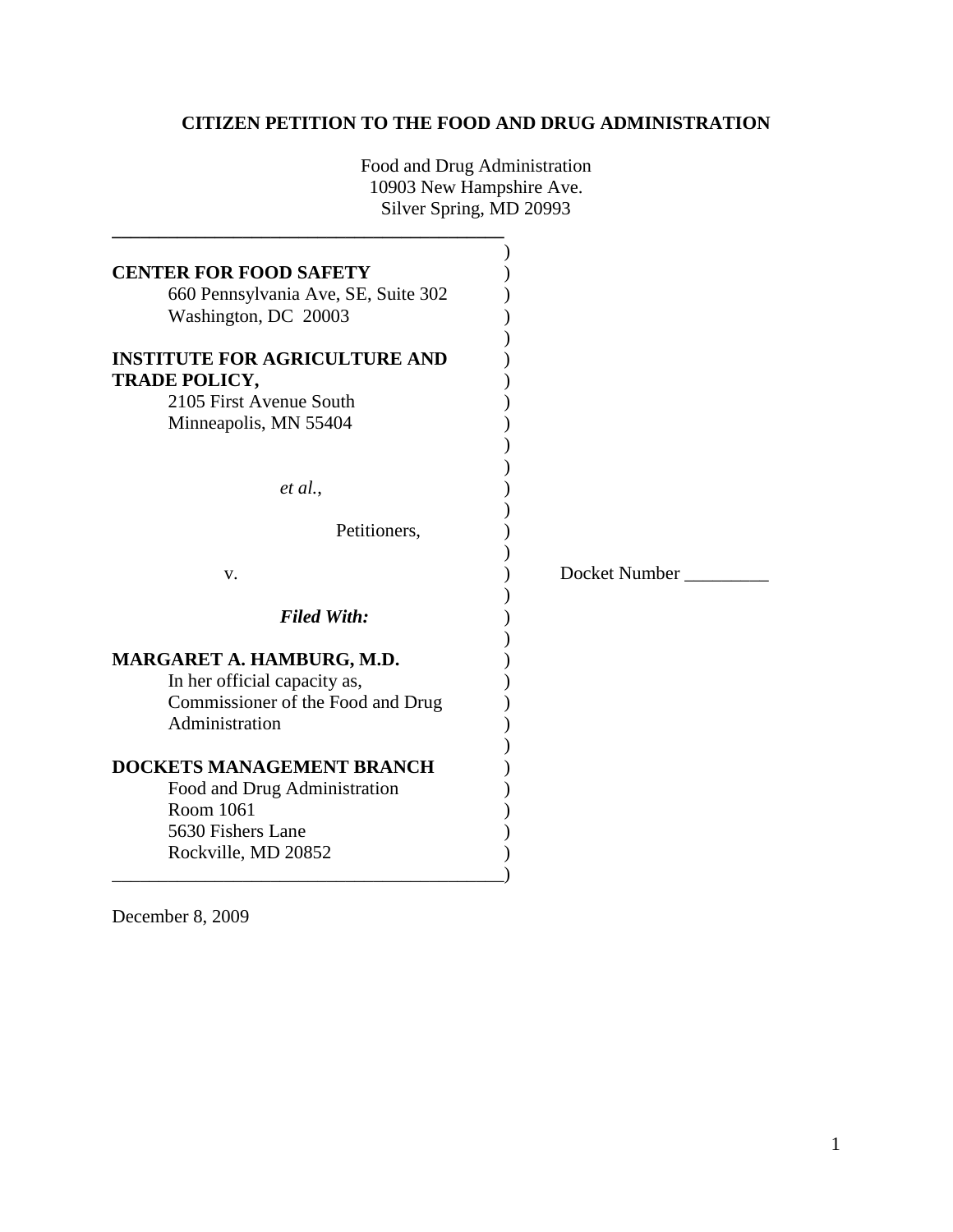## *CITIZEN PETITION SEEKING WITHDRAWAL OF APPROVAL OF ROXARSONE AND CERTAIN OTHER ARSENICAL ADDITIVES IN ANIMAL FEED*

# **ACTIONS REQUESTED**

Pursuant to the Right to petition the government clause contained in the First Amendment of the United States Constitution,<sup>1</sup> the Administrative Procedure Act,<sup>2</sup> and the Food and Drug Administration's implementing regulations, $3$  Petitioners submit this citizen petition for rulemaking and collateral relief under the authority of §360b of the Federal Food, Drug, and Cosmetic Act (FDCA) to request the Commissioner of Food and Drugs to undertake the following actions:

- (1) Immediately suspend the approval of all new animal drug applications (NADAs) for arseniccontaining compounds used as feed additives for food animals. The ban should include the arsenic-containing compounds:
	- Roxarsone (3-nitro-4-hydroxyphenylarsonic acid)
	- Arsanilic acid (p-arsanilic acid)
	- Nitarsone (4-nitrophenylarsonic acid)
	- Carbarsone (p-ureidophenylarsonic acid)

(2) Publish a Notice of Opportunity for an Evidentiary Hearing concerning "new evidence"

related to these applications in accordance with 21 U.S.C. §512(e)(1).

 $\overline{a}$ 1 "Congress shall make no law … abridging … the right of the people … to petition Government for a redress of grievances." U.S.Const. amend. I. The right to "petition for redress of grievances is among the most precious of the liberties safeguarded by the Bill of Rights." United Mine Workers of Am. Dist. 12 v. Ill. State Bar Ass'n, 389 U.S. 217, 222 (1967). It shares the "preferred place" accorded in our system of government to the First Amendment freedoms, and "has a sanctity and a sanction not permitting dubious intrusions." Thomas v. Collins, 323 U.S. 516, 530 (1945). "[A]ny attempt to restrict those First Amendment liberties must be justified by the clear public interest, threatened not doubtful or remotely, but by clear and present danger." *Id.* The Supreme Court has recognized that the right to petition is logically implicit in and fundamental to the very idea of a republican form of government. United States v. Cruikshank, 92 U.S. 542, 552 (1875).

<sup>2</sup> 5 U.S.C. §553(e) (2009).

<sup>3</sup> 21 C.F.R. §§10.20, 10.30 (2009).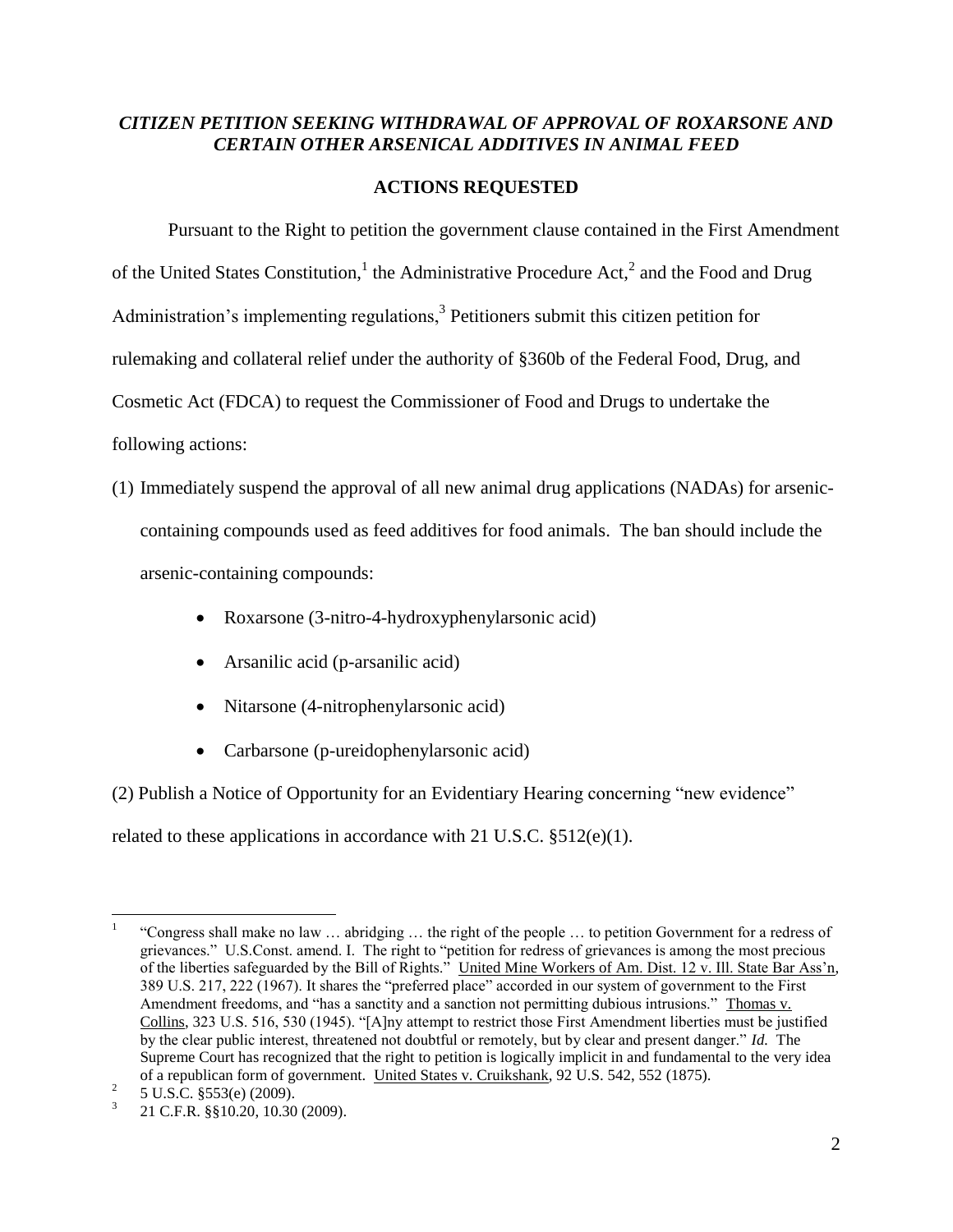(3) Upon completion of the hearing, issue an order withdrawing the approval of all NADAs for arsenic-containing compounds used as feed additives for animals.

(4) Revoke all regulations associated with the approval of all NADAs for arsenic-containing compounds used as feed additives for animals, including those found at 21 C.F.R. §§558.62, 558.120, 558.369, 558.530.

#### **PETITIONERS**

The **Center for Food Safety** (CFS) is a Washington, D.C. based nonprofit located at 660 Pennsylvania Avenue, S.E., Washington D.C. 20003. Established in 1997, CFS works to protect human health and the environment by curbing the proliferation of harmful food production technologies and by promoting organic and other forms of sustainable agriculture.

The **Institute for Agriculture and Trade Policy** (IATP) is a 501(c)(3) organization

located at 2105 First Avenue South, Minneapolis, MN 55404. Established in 1986, IATP works locally and globally at the intersection of policy and practice to ensure fair and sustainable food, farm and trade systems.

#### **INTRODUCTION**

In November 2009, U.S. Representative Steve Israel of New York announced legislation calling for a ban on the use of the arsenical compound roxarsone.<sup>4</sup> This bill, known as the "Poison-Free Poultry Act of 2009" would prohibit all uses of roxarsone as a food additive in

<sup>4</sup> Poison Free Poultry Act, H.R. 3624, 111<sup>th</sup> Cong. (2009); Press Release, Congressman Steve Israel, *What Carcinogens are in Your Turkey? Rep. Israel Announces New Legislation to Get Arsenic out of Poultry* (Nov. 23, 2009) (on file with author).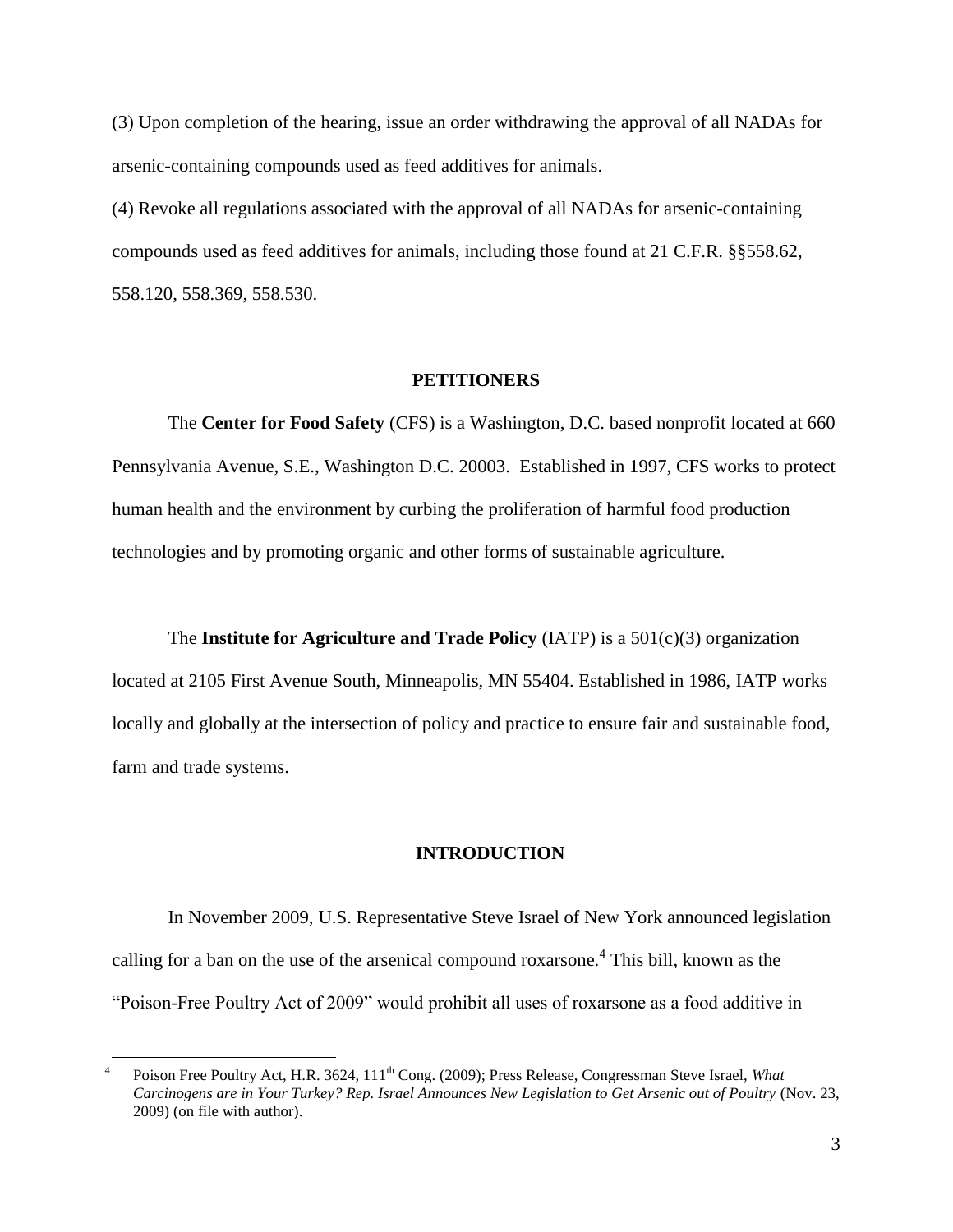poultry.<sup>5</sup> The introduction of this legislation illustrates the importance and urgency of the issue. Humans are exposed to arsenic from various pathways. Banning arsenic-containing compounds in feed additives would provide an easy solution to lighten the burden on public health. While the Poison-Free Poultry Act is a step in that direction, it would only ban roxarsone, the most widely used arsenic-containing compound. The Food and Drug Administration (FDA) can and should act to address this danger under its existing authority, by withdrawing all new animal drug applications (NADAs) for arsenic-containing compounds in animal feed.

Arsenic-containing compounds have been approved additives to food animal feed since the 1940s and are currently used in chicken, turkey and swine production. <sup>6</sup> Roxarsone is the most common arsenic-containing compound.<sup>7</sup> The Code of Federal Regulations (CFR) explains that when used alone, roxarsone is approved only for increased weight gain, improved feed efficiency, and improved pigmentation.<sup>8</sup> Arsenic-containing feed additives, however, are generally compounds containing an arsenical such as roxarsone plus additional antibiotics and/or other antimicrobials.<sup>9</sup> The European Union has never approved the use of arsenicals in animal feed, acknowledging the lack of science supporting health or safety standards for such use.<sup>10</sup>

 5 Press Release, Congressman Steve Israel, supra n.4.

<sup>6</sup> B.K. Anderson and T.N. Chamblee, *The Effect of Dietary 3-Nitro-4-Hydroxyphenylarsonic Acid (Roxarsone) on the Total Arsenic Level in Broiler Excreta and Broiler Litter*, 10 J. Applied Poultry Res. 323, 323–328 (2001).

<sup>7</sup> Margaret Mellon et al., Union of Concerned Scientists, *Hogging it: Estimates of Antimicrobial Abuse in Livestock* app. A, tbl. A-3 (2001), *available at* http://www.ucsusa.org/food\_and\_agriculture/science\_and\_impacts/impacts\_industrial\_agriculture/hogging-itestimates-of.html (*citing* 21CFR558.62, 558.530).

<sup>8</sup> 21 C.F.R. § 558.530. Roxarsone and arsanilic acid, when used alone, are only approved for weight gain, improved feed efficiency and improved pigmentation. Id. at § 558.62. However, FDA has approved the labeling of nitarsone and carbarsone alone for prevention and/or control of some diseases. Id. at 558.120; 558.369; 558.530. It is important to note, however, that such uses are much less likely than are uses of roxarsone and arsanilic acid, or uses of combination products that include antibiotics.

<sup>9</sup> See generally Margaret Mellon et al., supra n. 7.

<sup>10</sup> Comm. for Medicinal Products for Veterinary Use, European Medicines Agency, *Status of MRL Procedures: MRL Assessments in the Context of Council Regulations (EEC),* No. 2377/90, EMEA/CVMP/765/99-Rev.23, *available at* http://www.emea.europa.eu/pdfs/vet/mrls/076599en.pdf.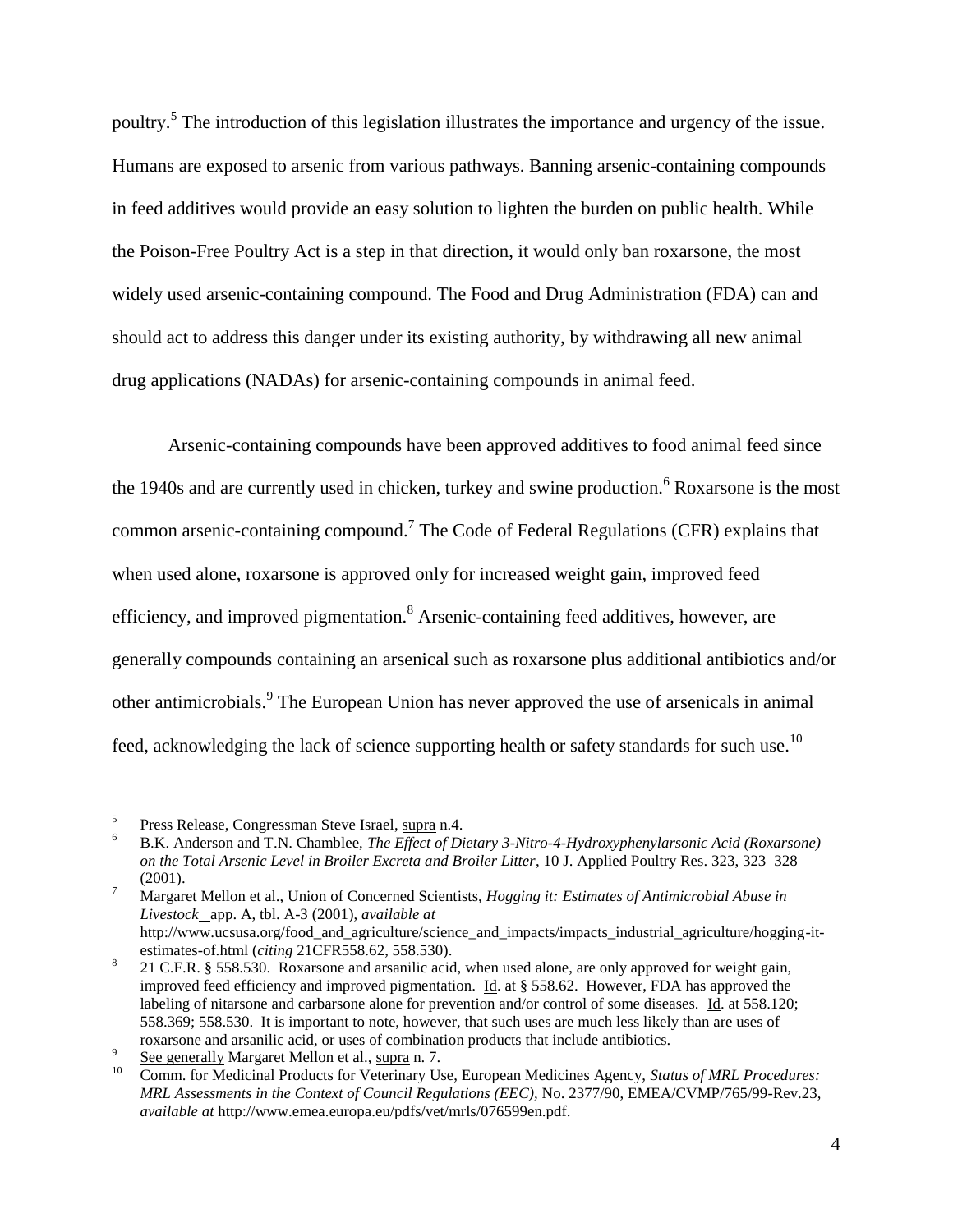Arsenic-containing compounds are most widely used in chicken production.<sup>11</sup> The vast majority of chickens will receive feed containing arsenic at some point in their lives. In 2004 and 2005, petitioner Institute for Agriculture and Trade Policy (IATP) tested for total arsenic in retail packages of raw chicken and in "fast food" chicken sandwiches and nuggets. Test results revealed detectable levels of arsenic in the majority of both supermarket and fast food chicken.<sup>12</sup> Relatively higher levels were observed in brands of chicken raised conventionally, with lower or non-detectable levels generally being found in certified organic and other "premium" brands where the use of arsenic-containing feed additives were either legally prohibited or claimed not to have been used. These results strongly suggest the use of arsenic-containing compounds in poultry feed leads to arsenic residues in U.S. marketed and eaten chicken.

The U.S. population is also regularly exposed to a cumulative burden of arsenic, such as that ingested in drinking water; the National Academies of Science estimates that 13 million Americans in 2001 were drinking water contaminated with arsenic at least at a 10 part per billion (ppb) level.<sup>13</sup> FDA has recognized the human health hazard posed by arsenic in drinking water.<sup>14</sup>

 $\overline{a}$ 

<sup>14</sup> U.S. Food and Drug Admin., *Bottled Water: Arsenic Guidance for Industry Bottled Water: Arsenic Small Entity Compliance Guide* (Apr. 2009), *available at* http://www.fda.gov/Food/GuidanceComplianceRegulatoryInformation/GuidanceDocuments/ChemicalContamin antsandPesticides/ucm151384.htm; U.S. Beverages: Bottled Water Final Rule, 70 Fed. Reg. 33,694 (June 9, 2005) (to be codified at 21 C.F.R. § 165.110(b)(4)(iii)), *available at*

[http://www.fda.gov/Food/FoodSafety/Product-](http://www.fda.gov/Food/FoodSafety/Product-SpecificInformation/BottledWaterCarbonatedSoftDrinks/ucm077148.htm)

<sup>11</sup> David Wallinga, Inst. for Agric. and Trade Policy, *Playing Chicken: Avoiding Arsenic in Your Meat* 11 (2006), *available at* http://www.iatp.org/iatp/publications.cfm?accountID=421&refID=80529.

<sup>12</sup> Id. at 21.

<sup>13</sup> Subcomm. on Arsenic in Drinking Water et al., Nat"l Research Council, *Arsenic in Drinking Water* (National Academy Press 1999), *available at* http://www.nap.edu/catalog.php?record\_id=6444; Subcomm. to Update the 1999 Arsenic in Drinking Water Report et al., Nat"l Research Council, *Arsenic in Drinking Water: 2001 Update* (National Academy Press 2001), *available at* http://www.nap.edu/catalog.php?record\_id=10194; press release, Nat"l Academies of Sci., *New Evidence Confirms Cancer Risk from Arsenic in Drinking Water* (Sept. 11, 2001), *available at* http://www8.nationalacademies.org/onpinews/newsitem.aspx?RecordID=10194.

[SpecificInformation/BottledWaterCarbonatedSoftDrinks/ucm077148.htm;](http://www.fda.gov/Food/FoodSafety/Product-SpecificInformation/BottledWaterCarbonatedSoftDrinks/ucm077148.htm) press release, U.S. Food and Drug Admin., *FDA Warns Again About Arsenic in Mineral Water* (Mar. 24, 2007), *available at* http://www.fda.gov/NewsEvents/Newsroom/PressAnnouncements/2007/ucm108875.htm.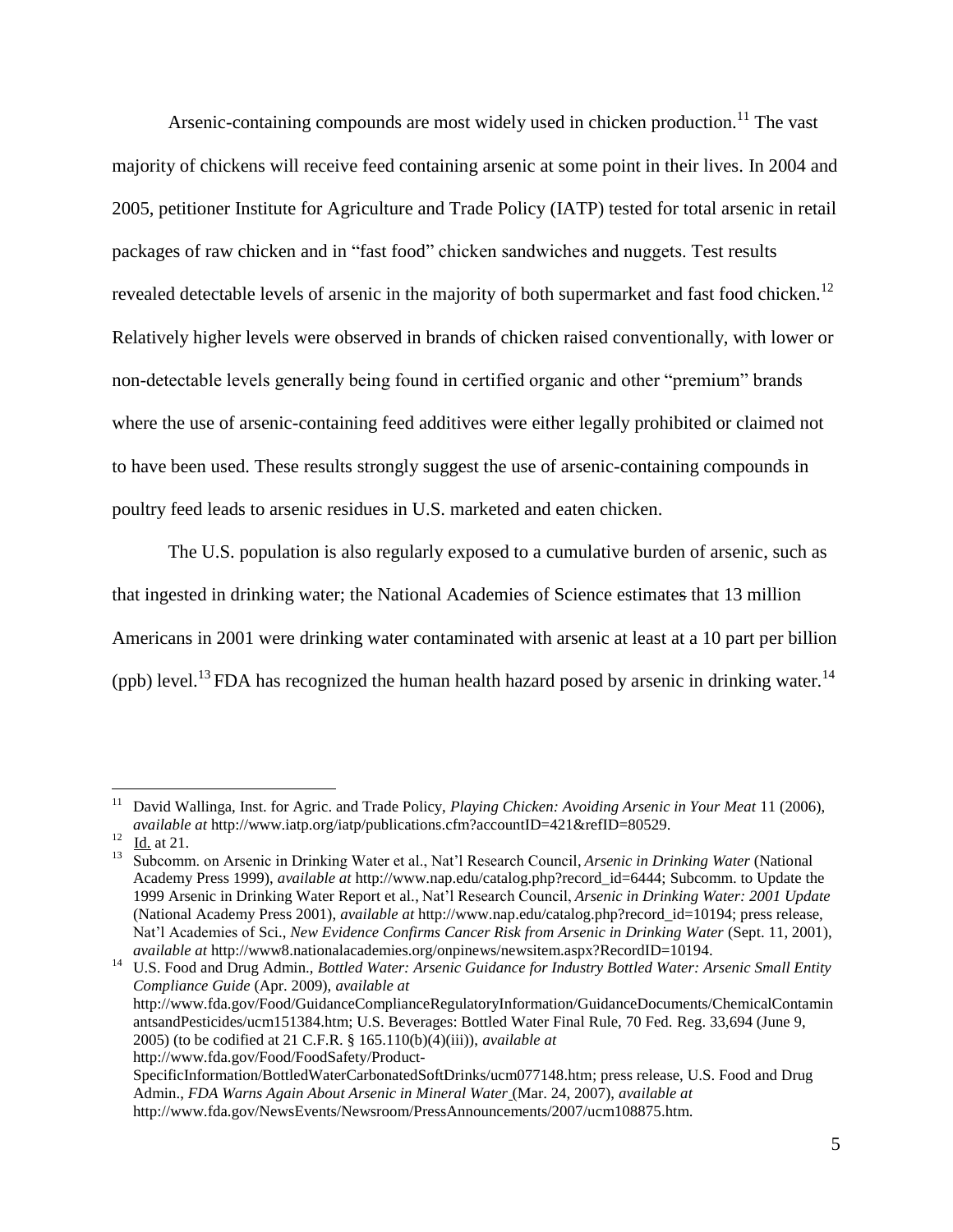Most of the arsenic ingested in poultry feed is subsequently excreted into poultry waste, <sup>15</sup> where soil microbes (as is also true of microbes residing in gut microflora of humans and poultry) convert the arsenic to inorganic forms classified as human carcinogens.<sup>16</sup> Since much poultry litter is applied as fertilizer to fields, this arsenic from feed is capable of further contaminating cropland or seeping into water tables.<sup>17</sup> Approval of arsenic compounds in animal feed therefore exacerbates an already significant arsenic problem in America"s food and drinking water supplies.<sup>18</sup>

Moreover, despite the now-discontinued use of arsenical pesticides, such as in treated wood products,  $19$  in home products and on cropland,  $20$  families and schools continue to use decks, playground equipment and other structures made of arsenic-treated wood,<sup>21</sup> and eat arsenic-contaminated foods grown on land previously treated with arsenical pesticides, $^{22}$  thereby adding to their cumulative exposure to this potent poison.

Arsenic can cause additional human cancers even at the lower exposure levels currently found in contaminated food, water and the broader environment.<sup>23</sup> Arsenic exposure also contributes to other diseases, including heart disease, diabetes, and declines in intellectual

 15 Joseph Louis Morrison*, Distribution of Arsenic from Poultry Litter in Broiler Chickens, Soil, and Crops*, J. 17 Agric. & Food Chem. 1288, 1288-90 (1969).

See Infra Statement of Grounds Section IV.B.

<sup>17</sup> J.R. Garbarino et al., *Environmental Fate of Roxarsone in Poultry Litter. I. Degradation of Roxarsone during Composting*, 37 Envtl. Sci. & Tech. 1509, 1509-14 (2003); D.W. Rutherford et al., *Environmental Fate of Roxarsone in Poultry Litter. Part II. Mobility of Arsenic in Soils Amended with Poultry Litter*, 37 Envtl. Sci. & Tech. 1515, 1515-20 (2003).

<sup>&</sup>lt;sup>18</sup> See Organic Arsenicals; Product Cancellation Order and Amendments to Terminate Uses, 74 Fed.Reg. 50,187 Sept. 30, 2009).

<sup>&</sup>lt;sup>19</sup> Notice of Receipt of Requests to Cancel Certain Chromated Copper Arsenate (CCA) Wood Preservative Products and Amend to Terminate Certain Uses of CCA Products, 67 Fed. Reg. 8,244 (Feb. 22, 2002), *available at* http://www.epa.gov/EPA-PEST/2002/February/Day-22/p4306.htm.

 $^{20}$  Supra n. 18.

<sup>21</sup> V.G. Zatarian et al., U.S. Envtl. Prot. Agency, *A Probabilistic Risk Assessment for Children Who Contact CCA-Treated Playsets and Decks* 6 (Feb. 2005) (2003), *available at* http://www.epa.gov/heasd/sheds/CCA\_all.pdf; press release, Envtl. Working Group, *90 Percent of Children Face Elevated Cancer Risk* (Nov. 13, 2003), *available at* http://www.ewg.org/node/8700.

<sup>22</sup> *Elevated Arsenic Levels Reported in Rice Grown in South Central States*, Science Daily (Mar. 5, 2007) *available at* http://www.sciencedaily.com/releases/2007/03/070305092336.htm.

<sup>&</sup>lt;sup>23</sup> See Margaret Mellon et al., supra, at n.7.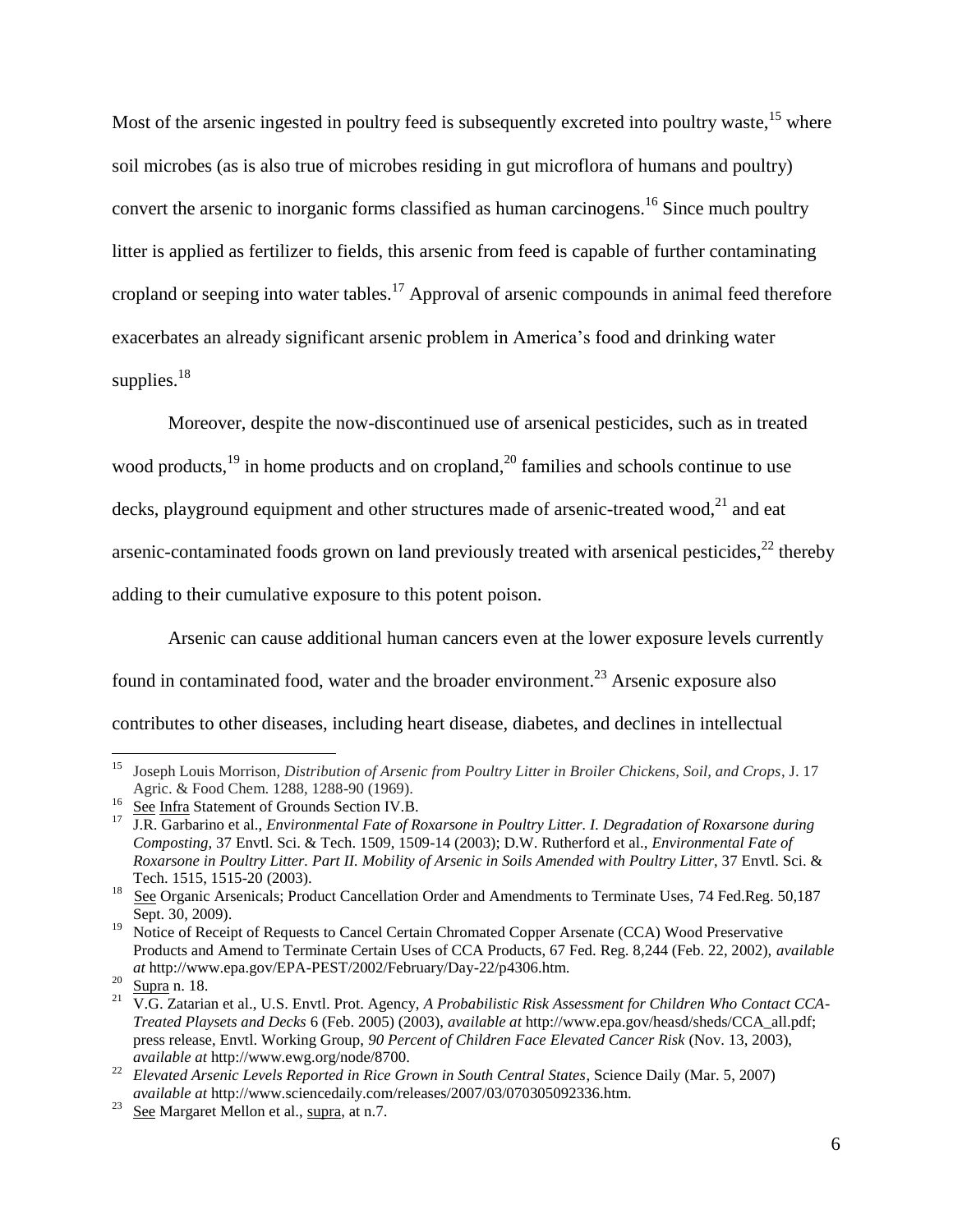function.<sup>24</sup> Additionally, new evidence suggests arsenic exposure inhibits the body's ability to respond to infectious agents, like the H1N1 virus.<sup>25</sup>

Therefore, feeding arsenic to food animals further adds to an already significant human threat from arsenic exposure in our environment. Specifically, the use of arsenic in food animal production, and the likely ingestion of additional arsenic in chicken, is a needless and an unreasonably harmful addition to Americans" already health-impacting cumulative exposure to a carcinogen. Based on these facts, we respectfully request that FDA conduct the necessary evidentiary hearings and withdraw approval of roxarsone and other additional arsenical additives to animal feed.

 $\frac{1}{24}$  Infra n. 51; Subcomm. on Arsenic in Drinking Water et al., supra n. 13; Subcomm. to Update the 1999 Arsenic in Drinking Water Report et al., supra n. 13; Gail A. Wasserman et. al., *Water Arsenic Exposure and Children's Intellectual Function in Araihazar, Bangladesh*, 112 Envtl. Health Persp. 1329, 1329-33 (2004); S.Y. Tsai et al., *The Effects of Chronic Arsenic Exposure from Drinking Water on the Neurobehavioral Development in Adolescence*, 24 Neurotoxicology 747, 747-53 (2003).

<sup>25</sup> Courtney D. Kozul et al., *Low-dose Arsenic Compromises the Immune Response to Influenza an Infection in Vivo*, 117 Envtl. Health Persp, 1441, 1441-47 (2009).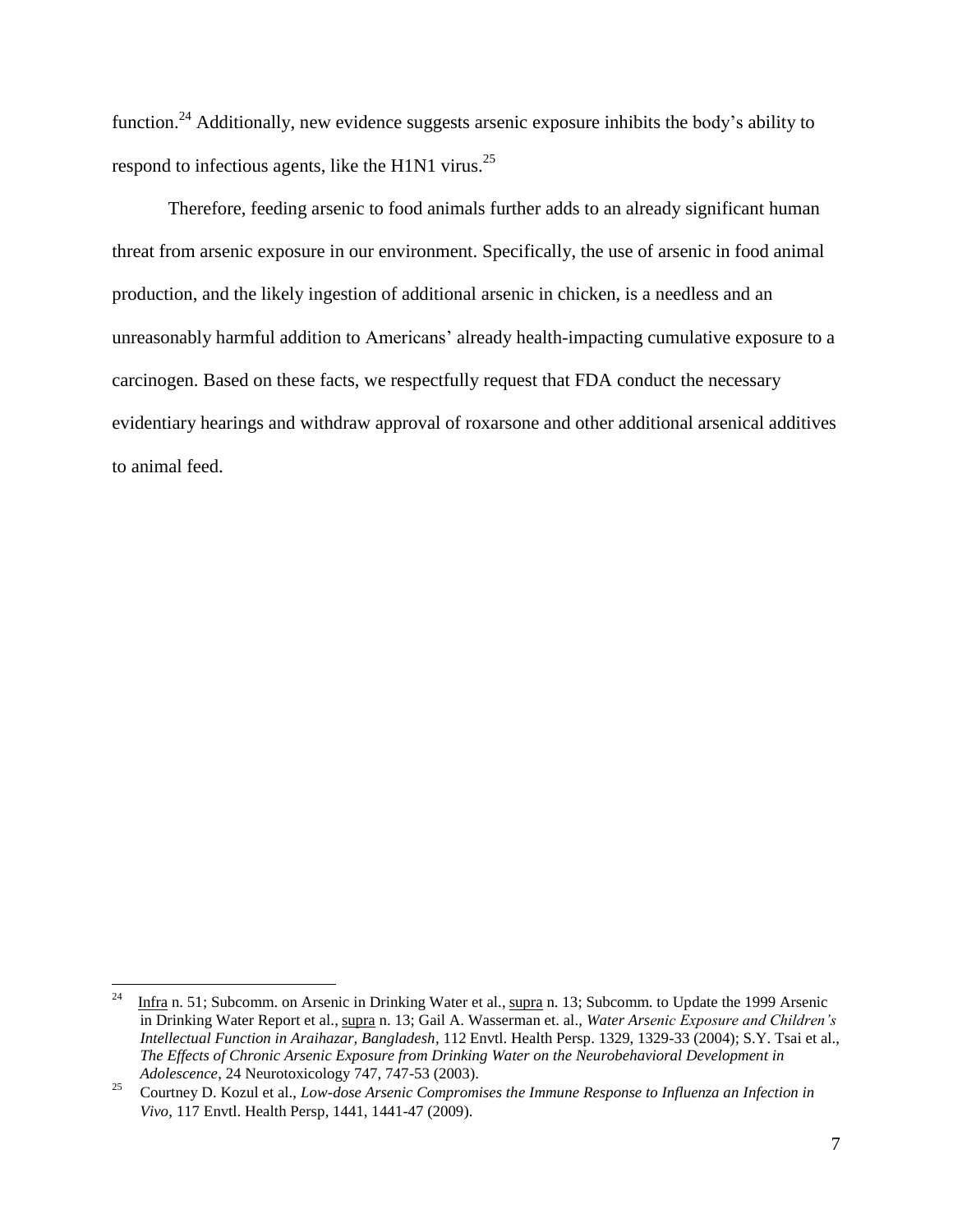#### **STATEMENT OF GROUNDS**

### **I. CURRENT USES: ARSENIC IN POULTRY FEED**

Arsenical feed additives are FDA-approved for use in chicken, turkey and swine.<sup>26</sup> Most arsenical feed additives are used in poultry production; for example, according to the U.S. Food and Drug Administration's on-line "Green Book," there are 105 FDA-approved arsenic products for broiler chickens.<sup>27</sup> Of the 8.7 billion or so broiler chickens produced annually in the U.S., an estimated 70 percent are fed arsenic-containing compounds at some point in their lives. Most commonly this is an arsenical called roxarsone, but could also include arsanilic acid or nitarsone. 28

Unfortunately there are no public data to quantify the amount of arsenic compounds given to poultry.<sup>29</sup> However, the Union of Concerned Scientists (UCS) estimates nearly 2 million pounds of roxarsone alone are given annually to U.S. chickens, based on the 1998 production of 7.8 billion broilers.<sup>30</sup> Applying the UCS estimates to today"s broiler production levels would lead to an estimate closer to 2.2 million pounds of roxarsone alone given to chickens annually.

A single company, Alpharma, accounts for the production of over half of all roxarsonecontaining products.<sup>31</sup> Alpharma's data provide another basis for estimation of the amount of arsenicals being distributed to poultry. An estimated 70 percent of broiler chickens on starter rations and approximately 74 percent of those on grower rations in the United States are receiving roxarsone,<sup>32</sup> while Alpharma has claimed that a U.S. broiler on roxarsone-containing

<sup>26</sup> Center for Veterinary Medicine, U.S. Food and Drug Administration, Green Book On-Line, *available at* http://www.fda.gov/AnimalVeterinary/Products/ApprovedAnimalDrugProducts/UCM042847.

 $rac{27}{28}$   $\frac{\text{Id.}}{\text{S}}$ 

<sup>28</sup> See 21 C.F.R. §558.35-.680 (2009); H.D. Chapman, Z.B. Johnson, *Use of Antibiotics and Roxarsone in Broiler Chickens in the USA: Analysis for the Years 1995 to 2000*, 81 Poultry Sci. 356, 356-64 (2002).

<sup>&</sup>lt;sup>29</sup> See Margaret Mellon et al.,  $\frac{\text{supra}}{\text{supra}}}$ , at n.7.

 $30\overline{\text{David Wallinga}}$ , supra n. 11, at 13 fig. C.

 $31$  David Wallinga,  $\overline{\text{supra}}$  n. 11, at 13 tbl. 5.

 $32$  H.D. Chapman, supra n. 28.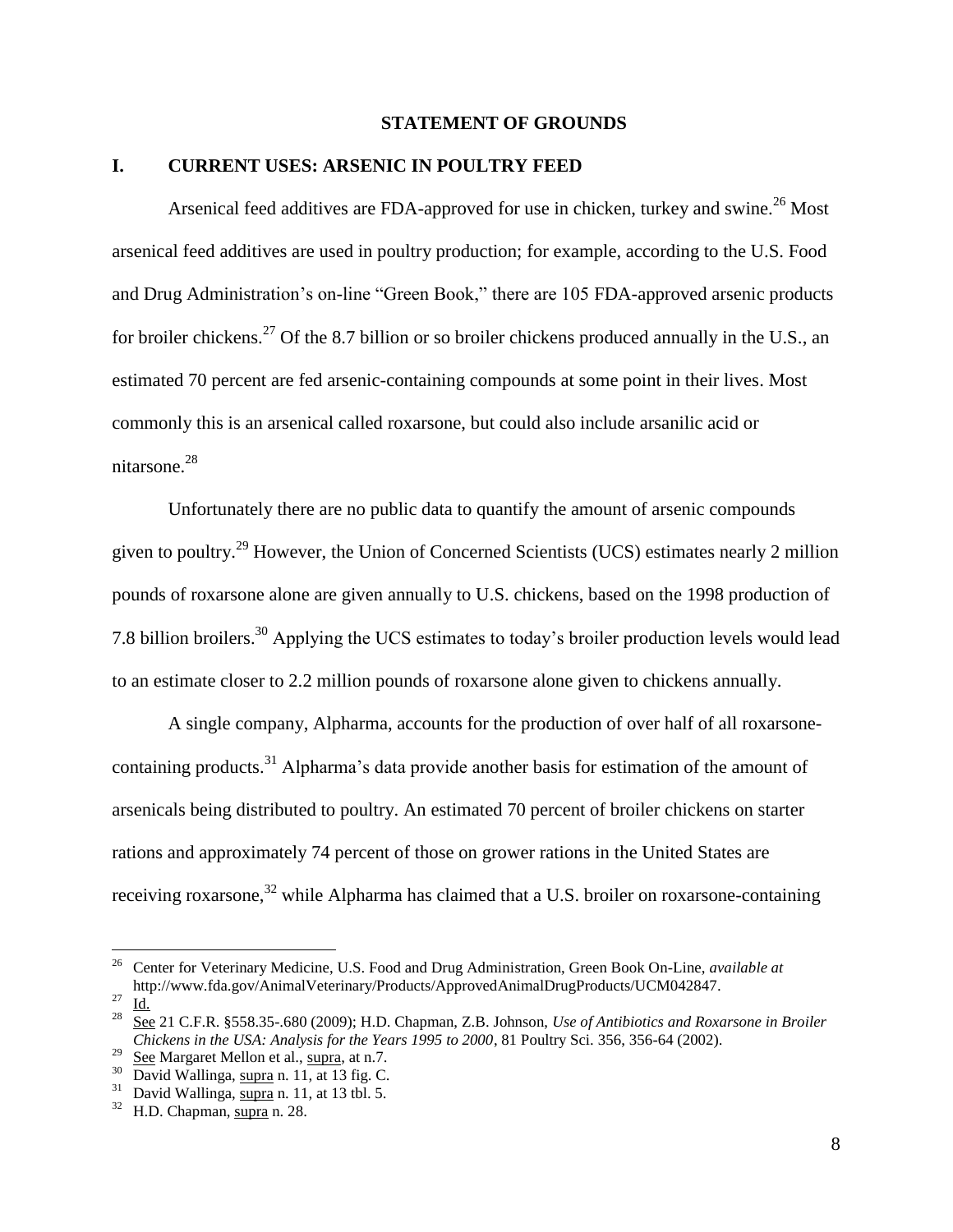feed will get 3.5 mg of roxarsone daily for its six-week lifespan (minus a 5-day withdrawal period).<sup>33</sup> Therefore, if 70 percent of all broilers are on arsenical feed additives, then around 1.7 million pounds of roxarsone is fed to broilers annually. Hence, industry and other estimates roughly agree that at least 1.7 to 2.2 million pounds of roxarsone is given to American broiler chickens each year.

## **II. IATP TEST RESULTS: THE PREVALENCE OF ARSENIC IN RETAIL CHICKEN**

From December 2004 to January 2005, a commercial laboratory tested for total arsenic in 151 different packages of retail chicken meat collected by IATP. IATP undertook this testing in large part because, although FDA approves the use of roxarsone and other arsenicals in chicken feed, and sets tolerances or legal levels for total arsenic in food, FDA does not monitor the usage of roxarsone or other arsenicals in animal feed. For enforcement of the tolerances, FDA relies upon USDA"s Food Safety Inspection Service (FSIS). While the FSIS subsequently has begun some testing of more commonly consumed poultry and pork products, prior to the IATP testing it had not. In 2001, for example, the FSIS analyzed just 1,207 of the more than 8 billion or so young chickens produced for total arsenic, and then only chicken livers and not the muscle meat that is mostly consumed.<sup>34</sup>

In testing retail raw chicken products, IATP included thighs, breasts and livers purchased under both "conventional" and "premium" labels. IATP tested chicken from five of the top 25 broiler producers nationally, several premium brands, and a single kosher/halal brand. IATP"s

<sup>33</sup> <sup>33</sup> Georges-Marie Momplaisir et al., Nat"l Exposure Research Lab. – Las Vegas, U.S. Envtl. Prot. Agency,,, *Arsenic Speciation Methods for Studying the Environmental Fate of Organoarsenic Animal-Feed Additives*  (TIM No. 01-11) (2001), *available at* http://www.epa.gov/esd/chemistry/labmonitor/arsenic.pdf.

<sup>34</sup> U.S. Dept. of Ag., 2001 FSIS National Residue Program Data, at tbl. 3.3 *available at*  http://www.fsis.usda.gov/OPHS/red\_book\_2001/2001\_Residue\_Program\_Data\_Sections1-7.pdf; Tamar Lasky et al., *Mean Total Arsenic Concentrations in Chicken 1989-2000 and Estimated Exposures for Consumers of Chicken*, 112 Envtl. Heath Persp. 18, 18-21 (2004).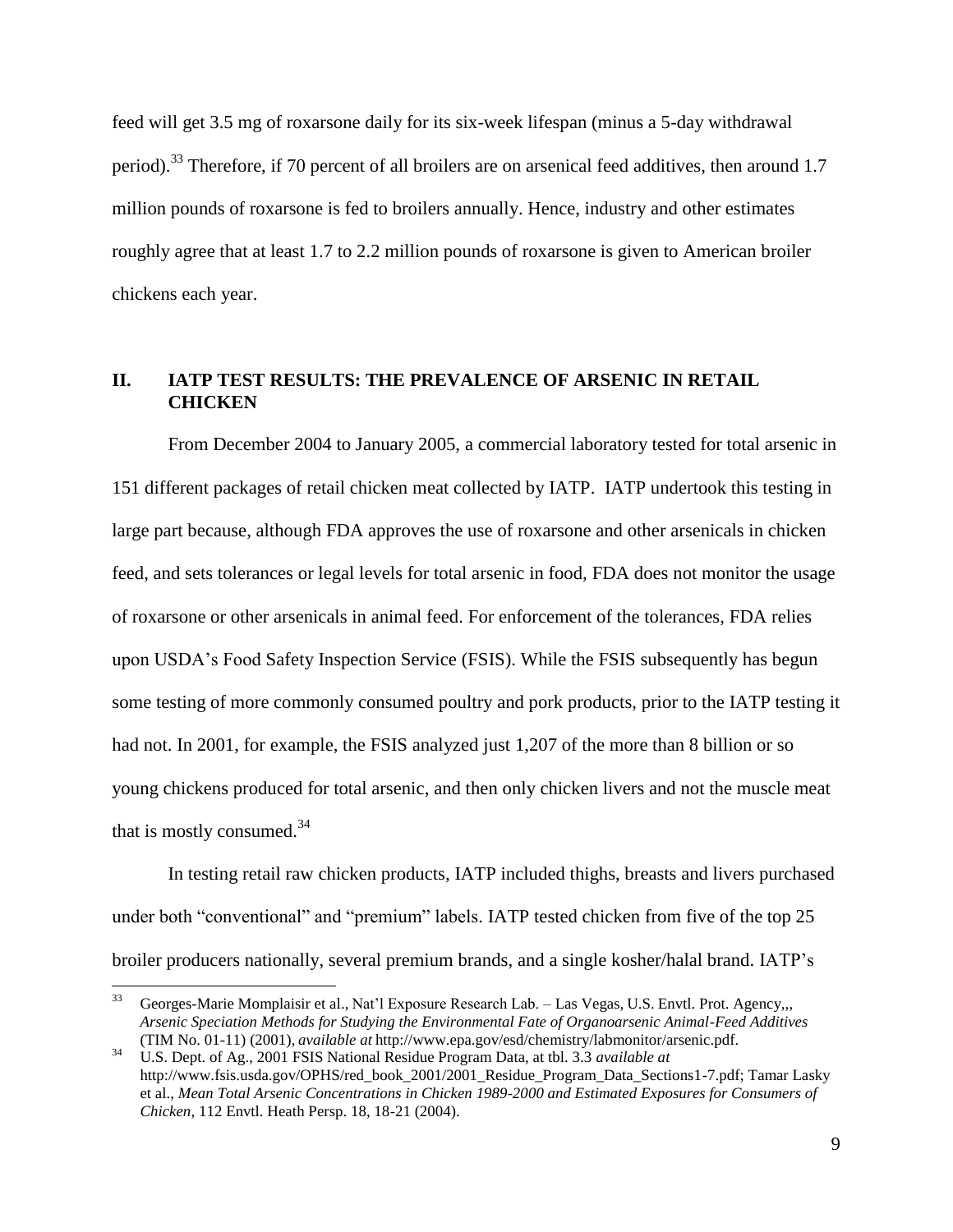results indicated that arsenic is common in uncooked chicken products from supermarkets, being detected in 55 percent of tested products.<sup>35</sup>

IATP also tested 90 samples of cooked "fast food" chicken products, purchased from restaurant chains focused on fried chicken, as well as from sandwich and burger outlets that offer chicken sandwiches, strips and nuggets. These tests revealed detectable levels of total arsenic in 100 percent of the tested samples.<sup>36</sup> The IATP testing did not attempt to "speciate" or distinguish organic or inorganic forms of arsenic in the total arsenic detected.<sup>37</sup>

## **III. AMERICANS INCREASED CONSUMPTION AND THEREBY EXPOSURE TO ARSENIC IN FOOD ANIMALS**

Americans are a "nation of meat eaters" whose meat consumption is at a record high.<sup>38</sup> With this increased consumption comes increased exposure to arsenic. Chicken, pork and turkey represent the first, third and fourth most heavily consumed foods from animals in America. While chicken is at the top of the list and by far poses the most significant risk for exposure, Americans" turkey consumption also continues to rise. Statistics from the National Turkey Federation indicate that in 2008, Americans ate an average of 17.6 pounds of turkey, an increase of 108 percent since  $1970^{39}$  Since 1970, the percentage of all turkey consumed for the holidays

 $\overline{a}$ 

<sup>38</sup> USDA, AGRICULTURE FACT BOOK ch. 2, (2002) *available at* www.usda.gov/factbook/chapter2.htm.

 $^{35}$  David Wallinga, supra n. 11, at 21-22.

 $rac{36}{37}$  Id. at 23-24.

It is true the levels of arsenic in chicken detected by the IATP methodology are lower than what the FDA would consider a tolerance violation. The purpose of the FDA"s more recent testing has been only to determine whether or not there is a tolerance violation. For the purpose of this petition, however, the IATP testing suggests that arsenic is prevalent in chicken meat, and that it contributes to cumulative exposures from this and other sources.

<sup>39</sup> The National Turkey Federation, The Perfect Protein (2009) *available at* http://www.eatturkey.com/consumer/stats/stats.html.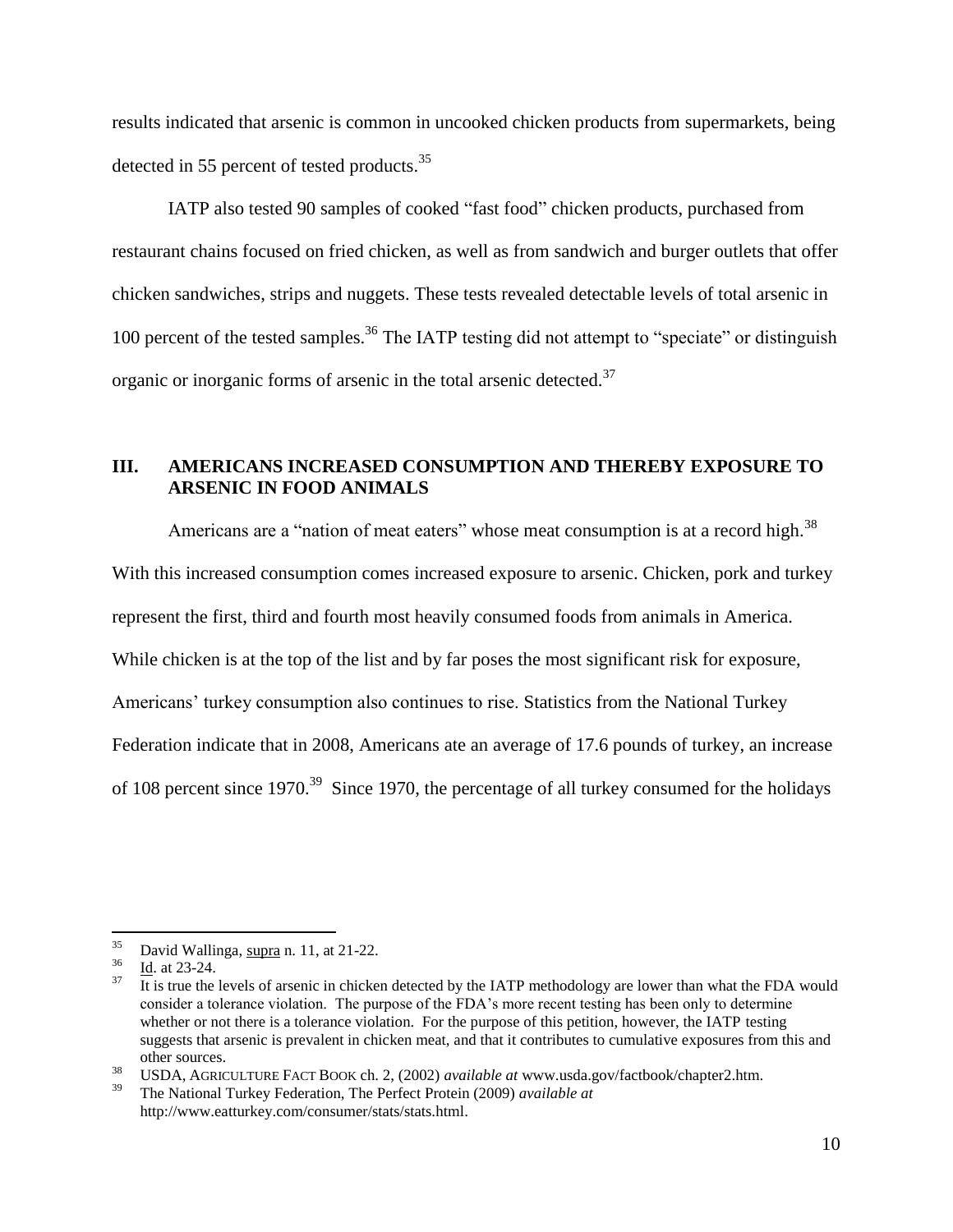declined from 50 percent to 29 percent.<sup>40</sup> Moreover, pork consumption remains constant; in 2008, Americans consumed an average of 49.5 pounds of pork. $41$ 

The routine presence of arsenic in food animals is most significant in light of Americans' increased consumption of chicken. From 1966 to 2000, annual chicken consumption rose 253 percent, from 32.1 to 81.2 pounds per person.<sup>42</sup> Americans on average now eat 250 percent more chicken than they did 40 years ago. Some groups, however, are above average in their chicken consumption, and accordingly in their arsenic exposure. USDA data indicate that African-Americans eat about 20 percent more chicken than does the U.S. population as a whole; similarly, due to their small size, toddlers eating chicken baby food may ingest chicken at substantially higher than average levels, on a weight-adjusted basis.

## **IV. HUMAN SAFETY: EXPOSURE TO ARSENIC AND THE HEALTH RELATED HARM**

## **A. The Health Effects of Arsenic**

Arsenic exists in various forms, both organic and inorganic. Inorganic arsenic is one of the few substances studied well enough in people to be considered a "known" cause of human cancer – as early as 1879, high rates of lung cancer in Saxony miners were attributed in part to inhaled arsenic. By 1992, the combination of evidence from Taiwan and elsewhere was sufficient to conclude that ingested inorganic arsenic, such as is found in contaminated drinking water or food, was likely to increase the incidence of several internal cancers.<sup>43</sup> The link to skin

 $40\,$  $\frac{40}{41}$   $\frac{Id}{14}$ 

 $\frac{41}{42}$   $\frac{Id.}{D_{01}}$ 

<sup>42</sup> David A. Taylor, *Funky Chicken: Consumers Exposed to Arsenic in Poultry*, 112:1 Envtl. Health Persp. A50 (2004) (reviewing Tamar Lasky et al., *Mean Total Arsenic Concentrations in Chicken 1989-2000 and Estimated Exposures for Consumers of Chicken*, 112 Envtl. Heath Persp. 18, 18-21 (2004)).

<sup>43</sup> Int"l Agency for Research on Cancer, World Health Organization, *Some Metals and Metalloid Compounds: Summary of Data Reported and Evaluation,* 23 IARC Monographs on the Evaluation of Carcinogenic Risks to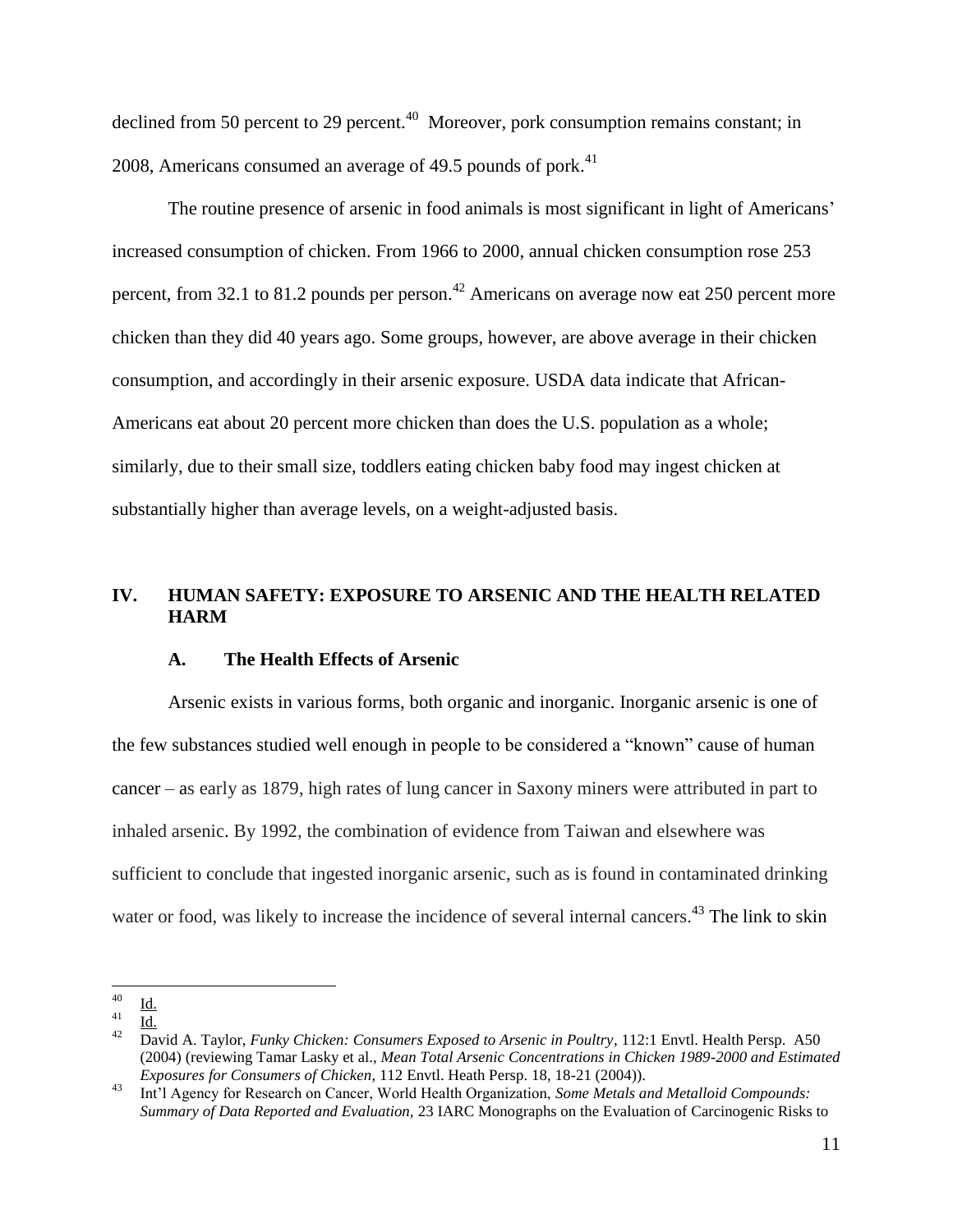and lung cancer is particularly strong and longstanding, although arsenic may cause liver, bladder, kidney and colon cancers as well.<sup>44</sup>

The National Academies of Science estimate that Americans who drink water contaminated with arsenic at a 10 part per billion (ppb) level–numbering 13 million in 2001– have a greater than 1-in-300 risk of developing cancer during their lifetime.<sup>45</sup> For those 13 million Americans, in particular, arsenic-specific cancer risks already are much higher than for the population as a whole, disregarding additional sources of arsenic exposure beyond drinking water.

In 2009, however, the European Food Safety Authority (EFSA) issued new warnings to children and some consumers about the risks of inorganic arsenic *in food*. <sup>46</sup> Based on new science on the health risks of arsenic exposure in food, the EFSA panel on contaminants in the food chain (CONTAM) recommended that dietary exposure to inorganic arsenic should be reduced. CONTAM noted that "since the provisional tolerable weekly intake of 15µg/kg b.w. was established by the Joint FAO/WHO Expert Committee on Food Additive (JECFA), new data has established that inorganic arsenic causes cancer of the lung and urinary tract in addition to skin, and that a range of adverse effects has been reported *at exposures lower than those reviewed by the JECFA.*"<sup>47</sup>

Arsenic also is not poisonous to everyone to the same degree. Children, infants, and the human fetus are among those most vulnerable to arsenic's toxic effects. This is due to differences

Humans, 39 (1980); Subcomm. on Arsenic in Drinking Water et al., supra n. 13; Subcomm. to Update the 1999 Arsenic in Drinking Water Report et al., supra n. 13**.**

<sup>44</sup> Agency for Toxic Substances and Disease Registry, Ctrs. for Disease Control and Prevention, *Case Studies in Environmental Medicine (CSEM): Arsenic Toxicity Physiologic Effects*, *available at* http://www.atsdr.cdc.gov/csem/arsenic/physiologic\_effects.html#carcino (last accessed Nov. 18, 2009).

<sup>&</sup>lt;sup>45</sup> Press Release, Nat'l Academies of Science,  $\frac{\text{supra}}{2}$  n. 14.

<sup>46</sup> European Food Safety Auth. Panel on Contaminants in the Food Chain, European Food Safety Auth., *Scientific Opinion on Arsenic in Food*, 7 EFSA Journal 1351, Summary at 2 (2009).

 $^{47}$  Id.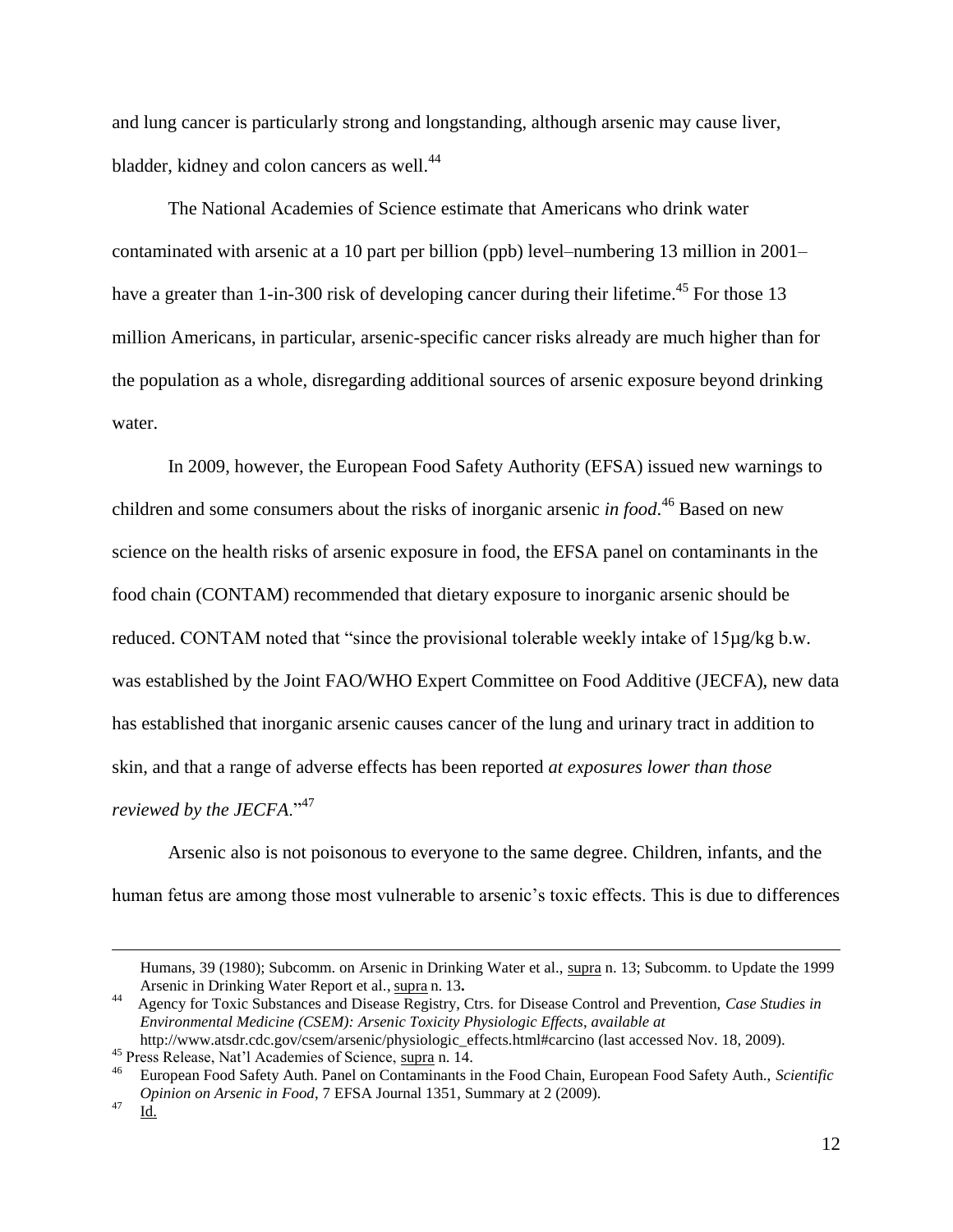in arsenic metabolism between an adult and those very early in life–arsenic and its organic metabolites easily pass the placenta, for example.<sup>48</sup> Carcinogens like arsenic are generally more potent in their early life exposures. Following its review of 23 peer-reviewed studies of cancer incidence over the past 50 years, for example, the Environmental Protection Agency (EPA) concluded infants up to age two are, on average, ten times more vulnerable to carcinogenic chemicals than adults, and for some cancer-causing agents are up to 65 times more vulnerable; children ages 2-15 are merely three times more vulnerable to carcinogens than adults, EPA found. 49

An increased risk of cancer is not the only adverse impact of arsenic. Arsenic affects nearly all organ systems because it targets ubiquitous enzyme reactions in cells.<sup>50</sup> Long-term exposure to arsenic can also cause hyperpigmented skin, skin nodules, vessel disease, and appears to heighten the risk of death from high blood pressure and heart disease. Those repeatedly exposed to arsenic also have an increased risk of diabetes.<sup>51</sup>

There has been little effort until recently to study the non-cancer effects of arsenic exposure on early child development. Nevertheless, some animal studies suggest that arsenic causes birth defects and some human studies link arsenic in drinking water to increases in miscarriage, stillbirth, and preterm birth.<sup>52</sup> Among children drinking contaminated water, arsenic has been associated with worse intellectual function and other neurocognitive deficits.<sup>53</sup>

<sup>48</sup> Subcomm. to Update the 1999 Arsenic in Drinking Water Report et al., supra n. 13; M. Nathaniel Mead, *Arsenic: In Search of an Antidote to a Global Poison,* 113:6 Envtl. Health Persp. A378, A378-86 (2005).

<sup>49</sup> Risk Assessment Forum Technical Panel, U.S. Envtl. Prot. Agency, *Supplemental Guidance for Assessing Cancer Susceptibility from Early-Life Exposure to Carcinogens (External Review Draft),* EPA/630/R-03/003, (Feb. 28, 2003) *available at* http://cfpub.epa.gov/ncea/cfm/recordisplay.cfm?deid=55446.

 $^{50}$  Supra n. 43.

<sup>&</sup>lt;sup>51</sup> Subcomm. on Arsenic in Drinking Water et al., supra n. 13; Subcomm. to Update the 1999 Arsenic in Drinking Water Report et al., supra n. 13.

 $52 \text{ Id.}$ 

<sup>53</sup> Gail A. Wasserman et. al., supra n. 24; S.Y. Tsai et al., *The Effects of Chronic Arsenic Exposure from Drinking Water on the Neurobehavioral Development in Adolescence*, 24 Neurotoxicology 747, 747-53 (2003).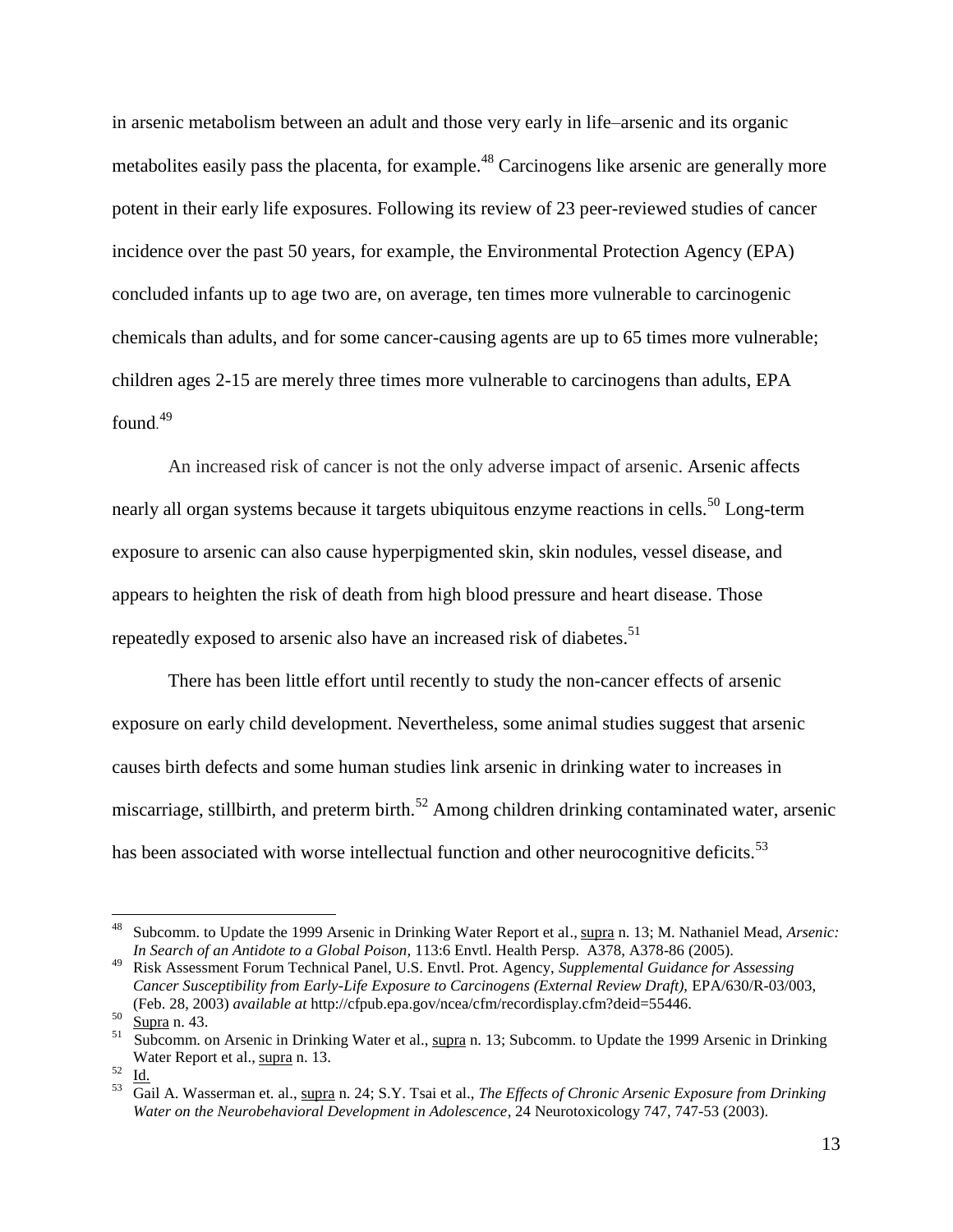Scientists continue to discover new health impacts not previously considered from arsenic exposure. For example, evidence now indicates arsenic is a potent disruptor of hormone function, altering the way in which hormones transmit information between cells at extremely low levels of exposure.<sup>54</sup> Recently, a delayed response in developing immunity to the H1N1 virus was attributed to arsenic exposure in drinking water.<sup>55</sup>

#### **B. Organic and Inorganic Arsenic**

The National Research Council has found no evidence "that arsenic is an essential element in humans or that it is required for any essential biochemical process."<sup>56</sup> Conventional wisdom used to be that ingesting *organic* arsenics, like those added to animal feed, carried fewer health concerns than ingesting the *inorganic* forms of arsenic, such as those often found in tap water. Very limited study of the toxicity of roxarsone, an organic form of arsenic, had once led to the presumption it was not all that toxic.

More recent science calls that presumption into question. Environmental bacteria, including those residing in chicken litter as well as in the bacterial "microflora" of the human or chicken gut, convert roxarsone into inorganic forms such as arsenate, As(V), and arsenite, As(III), classified as human carcinogens, and therefore potentially more toxic than the parent compound.<sup>57</sup> Further, a variety of studies in cells demonstrate that exposure to infinitesimally small (nanomolar to low micromolar) concentrations of arsenite stimulates a process of new

<sup>54</sup> M. Nathaniel Mead, supra n. 48; Ronald C. Kaltreider et. al., *Arsenic Alters the Function of the Glucocorticoid Receptor as a Transcription Factor*, 109 Envtl. Health Persp. 245, 245-51 (2001); Jack E. Bodwell et al., *Arsenic at Very Low Concentrations Alters Glucocorticoid Receptor (GR)-Mediated Gene Activation but not GR-Mediated Gene Repression: Complex Dose-Response Effects Are Closely Correlated with Levels of Activated GR and Require a Functional GR DNA Binding Domain*, 17 Chem. Research in Toxicology 1064 (2004).

 $55$  Supra n. 25.

 $56$  Subcomm. on Arsenic in Drinking Water et al., supra n. 13.

<sup>57</sup> A.J. Bednar et al., *Photodegradation of Roxarsone in Poultry Litter Leachates*, 302:1-3 Sci. Total Env"t. 237, 237-245 (2002); J.R. Garbarino et al., supra n. 17; John F. Stolz et al., *Biotransformation of 3-Nitro-4- Hydroxybenzene Arsonic Acid and Release of Inorganic Arsenic by* Clostridium *Species*, 41 Envtl. Sci. & Tech. 818, 818-23 (2007).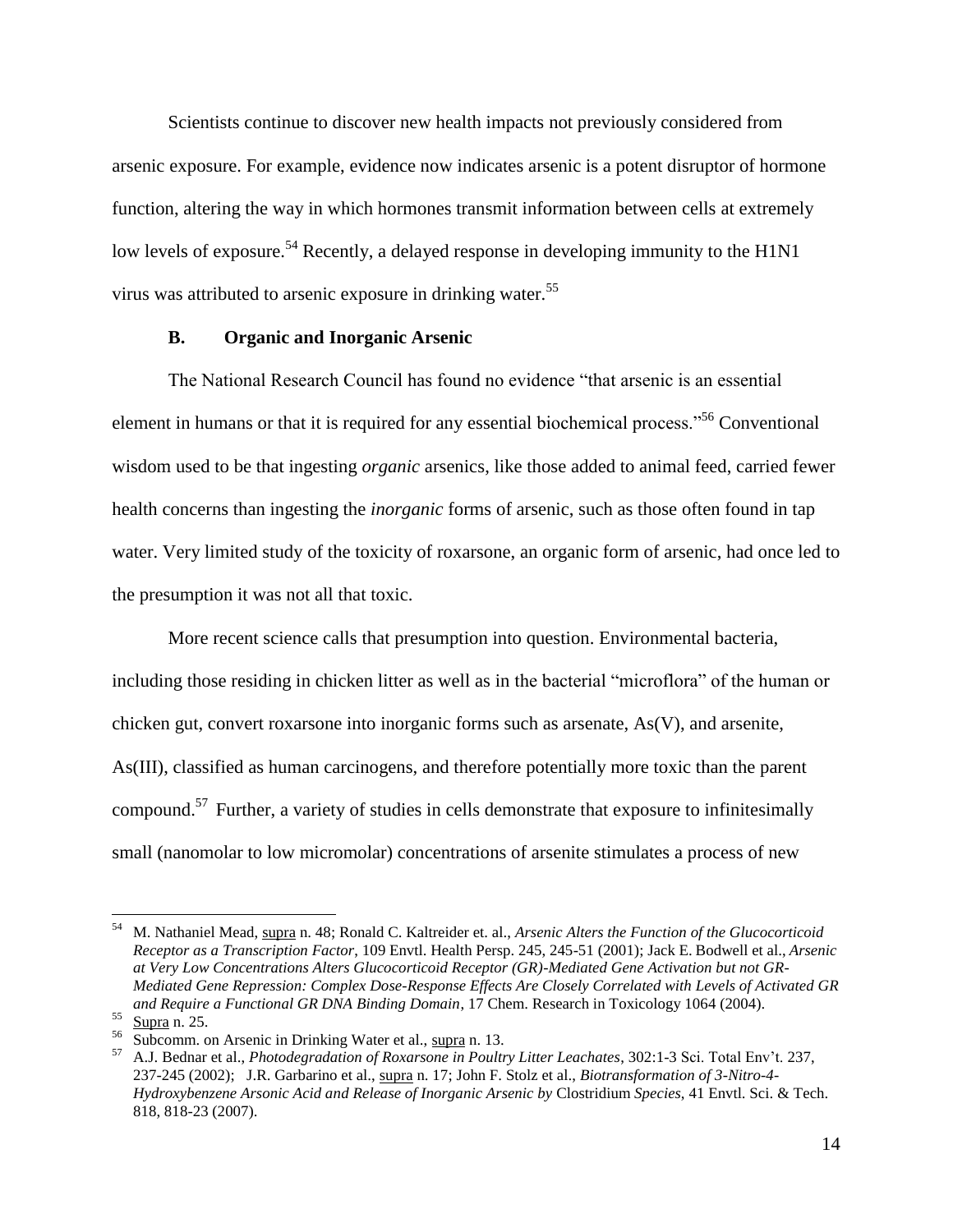blood vessel formation called angiogenesis, associated with vascular disease as well as the growth of new tumors.<sup>58</sup> In addition to enhancing tumor growth, increased angiogenesis would contribute to overall growth potential and increased tissue pigmentation–exactly the attributes sought in roxarsone's use as a poultry feed additive. In contrast, and despite its use over 60 years, the direct effects of roxarsone on mammalian cells have not been greatly studied so as to ensure its safety. In one exception, human cells from vascular and lung tissue were studied following exposure to roxarsone.<sup>59</sup> The study found that like arsenite, As(III), roxarsone induces an increase in angiogenesis, but it does so more potently. Moreover, roxarsone acts via a mechanism that is distinct and independent of the one induced by As(III). In other words, roxarsone use and exposure could potentially promote angiogenesis–a key element of cancer tumor growth–via two independent processes, one via conversion to As(III), and another via a more direct mechanism.

Further, an earlier history of organic arsenical toxicity has been largely overlooked. Arsenicals were once used to treat human syphilis and parasitic infections, as I.V. trivalent arsenic<sup>60</sup> and as an oral organic arsenical,<sup>61</sup> respectively. In both cases, arsenical encephalopathy, and even death, could result at then recommended dosage levels and even after exposure to a single dose. To our knowledge, potential long-term changes to the brain and nervous system from routine, chronic exposure to organic arsenic residues in meat has never been evaluated.

<sup>58</sup> Chandrashekhar D. Kamat et al., *Role of HIF Signaling on Tumorigenesis in Response to Chronic Low-dose Arsenic Administration*, 86 Toxicological Sci. 248, 248–57 (2005); Bing Liu B et al., *Opposing Effects of Arsenic Trioxide on Hepatocellular Carcinomas in Mice*, 97 Cancer Sci. 675, 675–81 (2006); Nicole V. Soucy et al., *Arsenic Stimulates Angiogenesis and Tumorigenesis in Vivo*, 76 Toxicological Sci. 271, 271–79 (2003); Nicole V. Soucy et al., *Neovascularization and Angiogenic Gene Expression Following Chronic Arsenic Exposure in Mice*, 5 Cardiovascular Toxicology 29, 29-41 (2005).

<sup>59</sup> Partha Basu et al., *Angiogenic Potential of 3-Nitro-4-Hydroxy Benzene Arsonic Acid (Roxarsone)*, 116 Envtl. Health Persp. 520, 520-23 (2008).

<sup>60</sup> Cole Monroe, et al., *Arsenical Encephalopathy Due to Use of Milibis*, 117 Archive Internal Med. 706, 706-711 (1966);

<sup>61</sup> L. Krainer et al., *Arsenical Encephalopathy In Indian Troops*, 10 J. Neurology Neurosurgery Psychiatry 171, 171-182 (1947).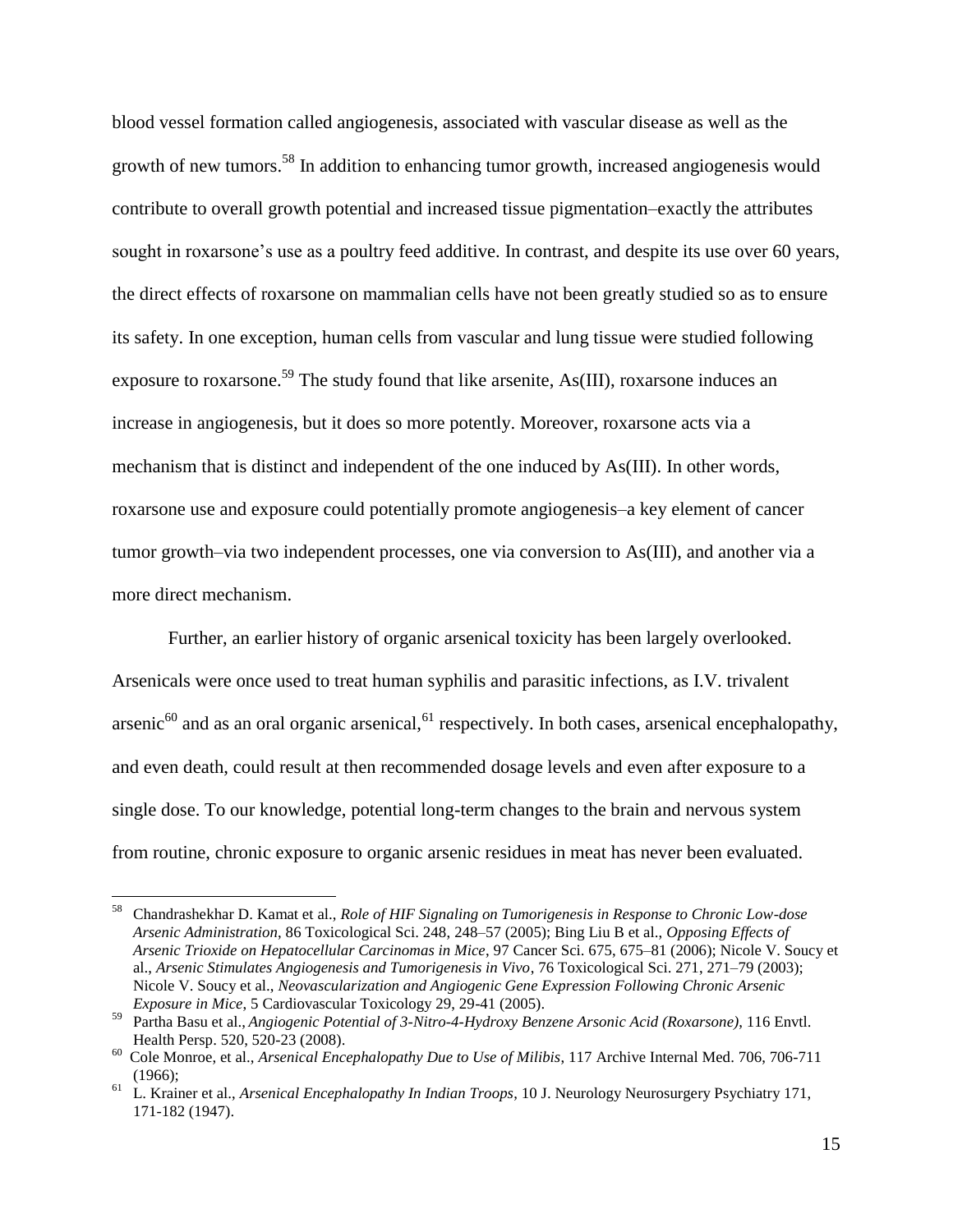Moreover, the use of organic arsenicals in animal feed likely contributes to the epidemic spread of antimicrobial resistance currently threatening human as well as animal health. For resistance to form requires the presence of bacteria as well as the genetic elements that when acquired can make those bacteria resistant to one or multiple antibiotics. Animal production facilities, including hog manure and poultry litter, are rich bacterial sources. And the bacteria in poultry litter specifically have been found to contain large numbers of mobile genetic elements, or 'integrons,' that contribute to the spread and persistence of resistance genes.<sup>62</sup> Multiple genes encoding for antibiotic resistance to different antibiotics are often grouped together on integrons that also contain genes coding for resistance to heavy metals, like arsenic. Bacteria with these integrons can survive exposure to any of the antibiotics or heavy metals to which they are resistant. Therefore, feeding heavy metals such as arsenicals routinely to poultry also can contribute to antibiotic resistance. $63$ 

One final study bears mention. Xie et al. (2004) fed laboratory animals both organic and inorganic arsenic and looked at changes to the liver, an important organ for detoxification.<sup>64</sup> What the scientists found was surprising: arsenic accumulated in the liver regardless of whether it was organic or inorganic arsenic being fed to animals. In addition, *all forms of arsenic altered how liver cells interpret or "express" the genetic information* contained in those cells, even if the specific expression of these genes differed somewhat between organic and inorganic arsenic.

<sup>62</sup> Jingrang Lu et al.. *Evaluation of Broiler Litter With Reference to the Microbial Composition as Assessed by Using 16S rRNA and Functional Gene Markers,* 69 Applied & Envtl. Microbiology 901, 901-08 (2003); Sobhan Nandi et al., *Gram-positive Bacteria Are a Major Reservoir of Class 1 Antibiotic Resistance Integrons in Poultry Litter*, 101 Proc. Nat"l Acad. Sci. 7118, 7118-22 (2004).

<sup>63</sup> A. Summers, *Genetic Linkage and Horizontal Gene Transfer, the Roots of the Antibiotic Multi-Resistance Problem* 17 Animal Biotechnology 125, 125-35 (2006).

<sup>64</sup> Yaxoing Xie et. al., *Biokinetics and Subchronic Toxic Effects of Oral Arsenite, Arsenate, Monomethylarsonic Acid, and Dimethylarsinic Acid in v-Ha-ras Transgenic (Tg.AC) Mice*, 112 Envtl. Health Persp. 1255 (2004).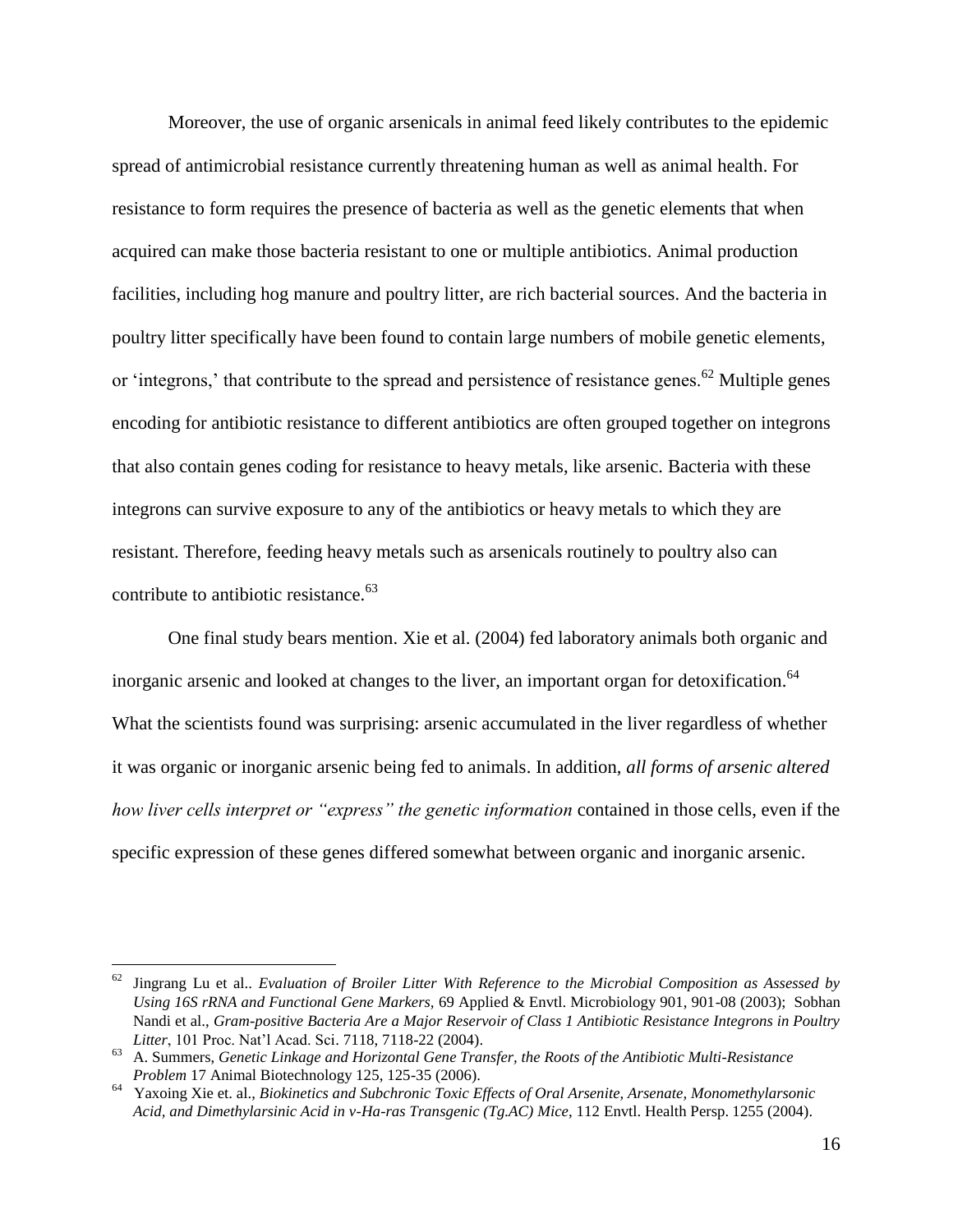In other words, the science demonstrates there are numerous health-based reasons to avoid additional sources of arsenic exposure to our already significant "background" exposure, regardless of whether those additions are to organic or inorganic arsenic.

Earlier this year, EPA reached an agreement in principle with 19 registrants or companies manufacturing organic arsenical pesticides for use as home, garden or agricultural products. The outcome was that in September 2009, these companies withdrew their products from the market, including for example, Ortho Crabgrass Killer, Scotts Spot Grass and Weed Control and Acme Ready-To-Use Weed & Grass Killer, and EPA withdrew its FIFRA approval for these pesticides.<sup>65</sup> The docket for this action indicates the reason for cancellation is EPA's concerns about such uses potentially contributing to additional exposure to inorganic arsenic in drinking water.<sup>66</sup>

#### **C. Americans Total Daily Exposure to Arsenic**

While the FDA sets tolerances for arsenic in various individual foods, these limits do not take into consideration the effects of repeated and continued exposure to arsenic from multiple sources. For most Americans, chicken is not the only source of arsenic exposure. One of the most prevalent ways in which Americans have been exposed to arsenic is in drinking water. In 2001, the EPA lowered the 50 year old drinking water standards for arsenic.<sup>67</sup> The amount of arsenic legally allowed in tap water was dropped to 10 parts per billion−five-fold lower than the amount previously permitted.<sup>68</sup> The 13 million Americans (2001 estimates) drinking an average of 2 liters per day of water contaminated with arsenic at the EPA"s new standard of 10 ppb

<sup>65</sup>  $rac{65}{66}$  Supra n. 18.

Letter from Richard Keigwin, Dir. of Special Review & Reregistration Div., U.S. Envtl. Prot. Agency, to Pesticide Registrants, Re: Amendment to Organic Arsenicals RED (Apr. 22, 2009), *available at* http://www.regulations.gov/search/Regs/home.html#documentDetail?R=090000648096e574.

<sup>67</sup> National Primary Drinking Water Regulations; Arsenic and Clarifications to Compliance and New Source Contaminants Monitoring, 66 Fed.Reg. 6975 (Apr. 23, 2001).

<sup>68</sup> Id.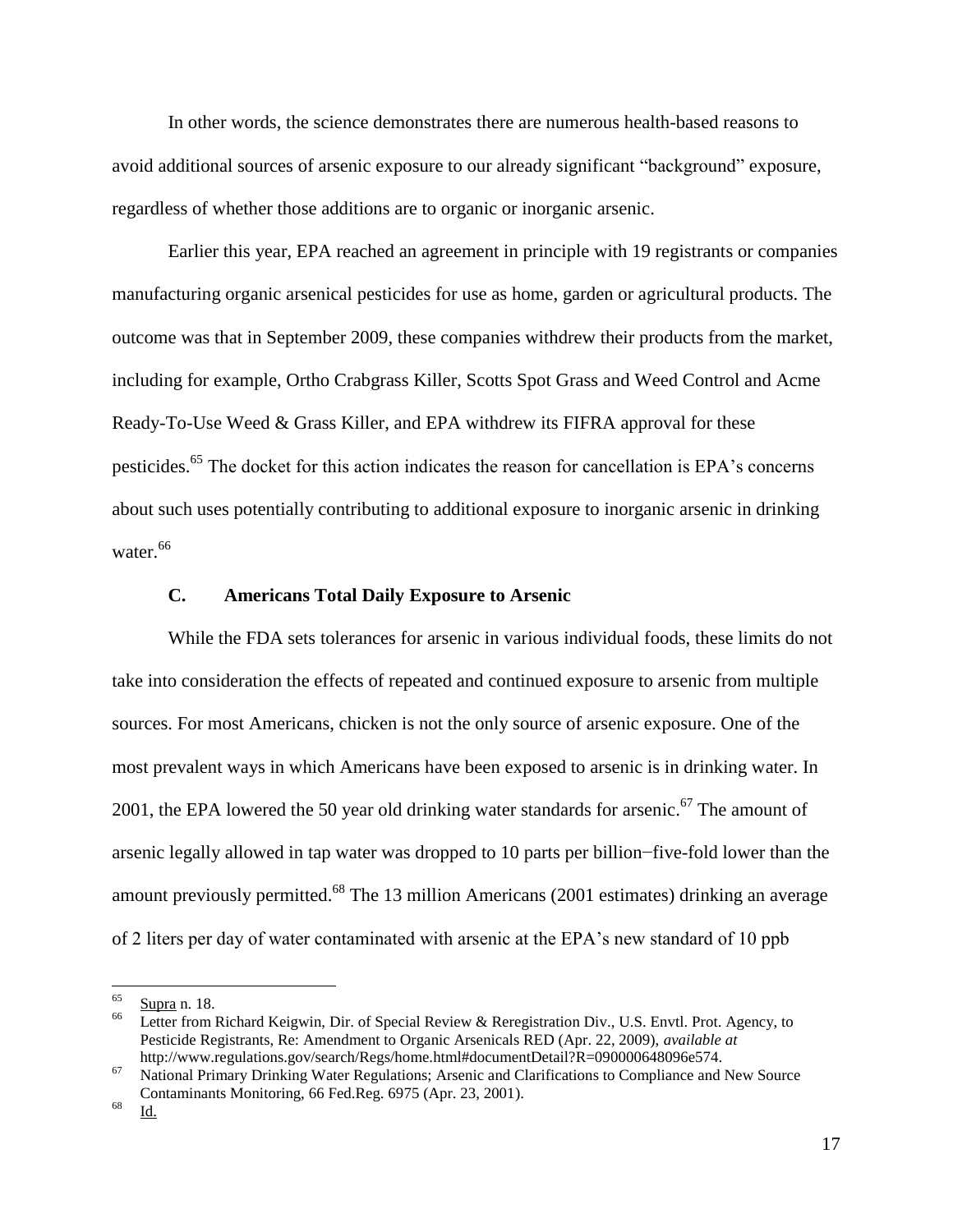would be expected to ingest around 10 micrograms of inorganic arsenic per liter per day, or 20 micrograms in total.<sup>69</sup> Several years later, even with new drinking water standards in place, data suggests that over three million Americans are still exposed to illegal levels of arsenic in drinking water.<sup>70</sup>

Arsenic was also used as a pesticide on "pressure-treated" lumber in the form of chromated copper arsenate (CCA), a pesticide mixture that is 22 percent arsenic by weight. The EPA ended the manufacture and sale of CCA-treated lumber in 2004.<sup>71</sup> Generations of children who played on CCA-treated playground equipment and wood decks were exposed to potentially hazardous levels of arsenic. Disposal hazards from this longstanding use remain today.<sup>72</sup>

Arsenical pesticides were used for decades on crops. Before they were banned, these pesticides contaminated many pesticide manufacturing sites as well as food-producing land. As a result, some Americans could be exposed today to significant dietary arsenic simply from ingesting rice with high arsenic levels.<sup>73</sup> In fact, the EFSA's recent study found particularly high concentrations of arsenic in rice and rice based products.<sup>74</sup>

Location is another factor. Neighbors of the many Superfund sites contaminated with the arsenic residues, including from mine tailings and arsenical pesticides, experience additional potential exposure. The arsenical pesticides sold until late 2009 in many home and garden

<sup>69</sup> <sup>69</sup> Id*.*

<sup>70</sup> <sup>70</sup> Charles Duhigg, *Millions in U.S. Drink Dirty Water, Records Show*, N.Y.TIMES, Dec. 8, 2009, at A-1.<br><sup>71</sup> U.S. Faxtl. Prot. Agency, Bestigides: Besulating Bestigides. Chromated Compan Agency (CCA) Nov

U.S. Envtl. Prot. Agency, Pesticides: Regulating Pesticides - Chromated Copper Arsenate (CCA) (Nov. 2008), *available at* http://www.epa.gov/oppad001/reregistration/cca/.

<sup>72</sup> Jennar R. Jambeck et al., *Landfill Disposal of CCA-Treated Wood with Construction and Demolition (C&D) Debris: Arsenic, Chromium, and Copper Concentrations in Leachate*, 42 Envtl.. Sci. & Tech. 5740, 5740-5745 (2008).

<sup>73</sup> P.N. Williams, et al., *Market Basket Survey Shows Elevated Levels of Arsenic in South Central U.S. Processed Rice Compared to California: Consequences For Human Dietary Exposure*, 41 Envtl. Sci. & Tech. 2178, 2178- 83 (2007).

<sup>74</sup> Panel on Contaminants in the Food Chain, European Food Safety Authority, *Scientific Opinion on Arsenic in Food*, 7 EFSA J. 1351, summary at 2 (2009).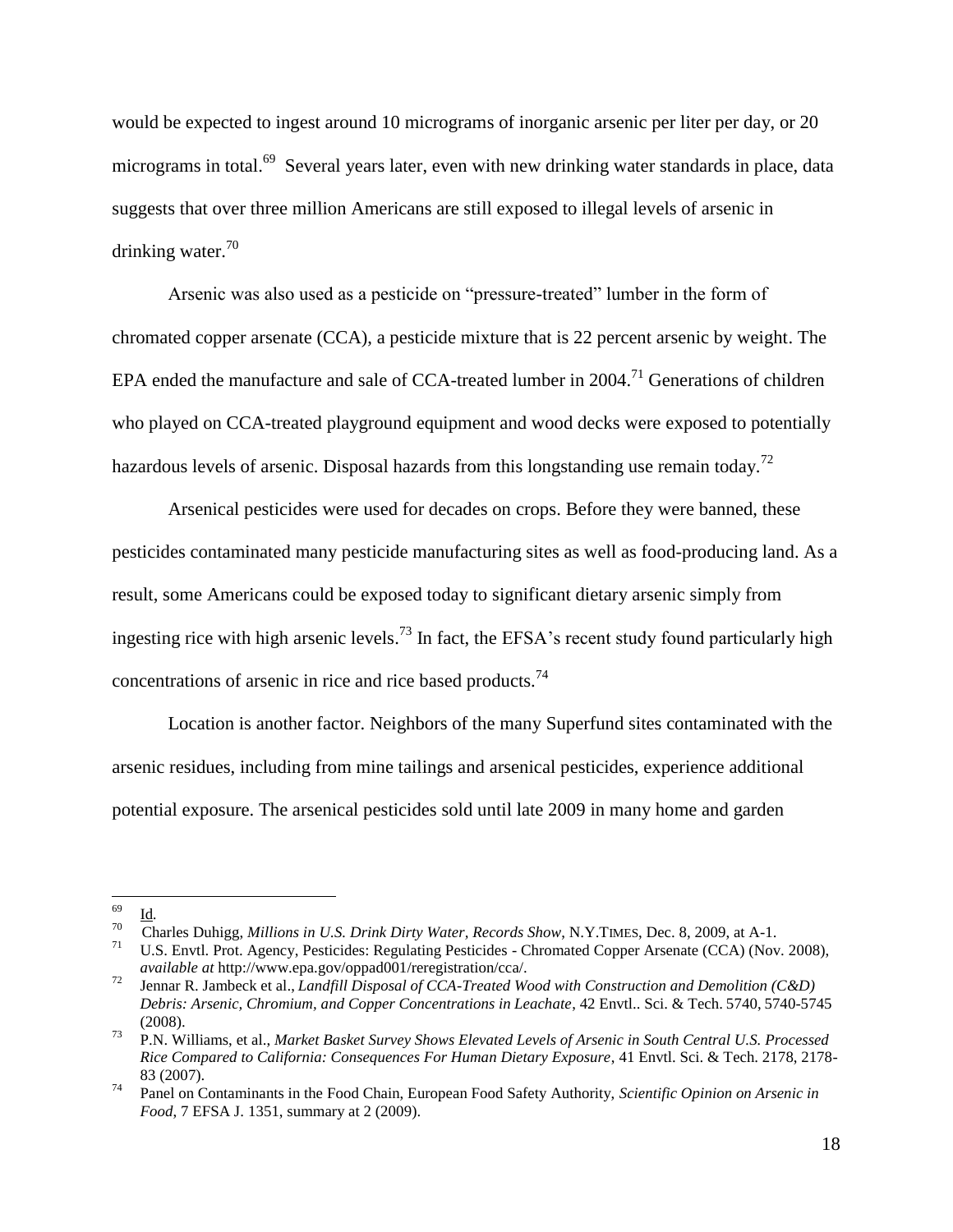products, and doubtless remaining on many homeowners" shelves, are an additional source of exposure.

In short, while FDA sets standards or tolerances for allowable levels of arsenic in meat, such levels represent only a portion of the average American"s total exposure to arsenic. Avoidable arsenic use in food animal production only adds to the so-far uncounted cumulative risk from our many exposures to arsenic, from both natural and man-made sources. Moreover, the exposure to additional arsenic in poultry and pork meat due to the use of arsenical feed additives is an easily preventable and potentially significant component of Americans" overall total exposure. A piecemeal approach to regulating Americans" exposure to arsenic has thus far been ineffective at measuring and setting standards for cumulative total exposure to a potent carcinogen that contributes to other non-cancer disease as well.

## **V. ENVIRONMENTAL IMPACT: ARSENIC WRECKING HAVOC ON OUR NATURAL ENVIRONMENT**

FDA-approved arsenicals used in poultry production likely have indirect human and environmental impacts beyond the direct effects of ingesting arsenic residues in meat. The more than 8.7 billion U.S. broiler chickens raised each year generate 26 to 55 billion pounds of poultry litter or waste.<sup>75</sup> Of the approximately 2 million pounds of roxarsone fed to chickens each year, up to three-quarters will pass unchanged into poultry waste. As discussed in detail *supra*, roxarsone rapidly breaks down into other organic and inorganic forms of arsenic during waste

<sup>75</sup> Keeve E. Nachman et. al., *Arsenic: A Roadblock to Potential Animal Waste Management Solutions*, 113 Envtl. Health Persp. 1123, 1123-24 (2005).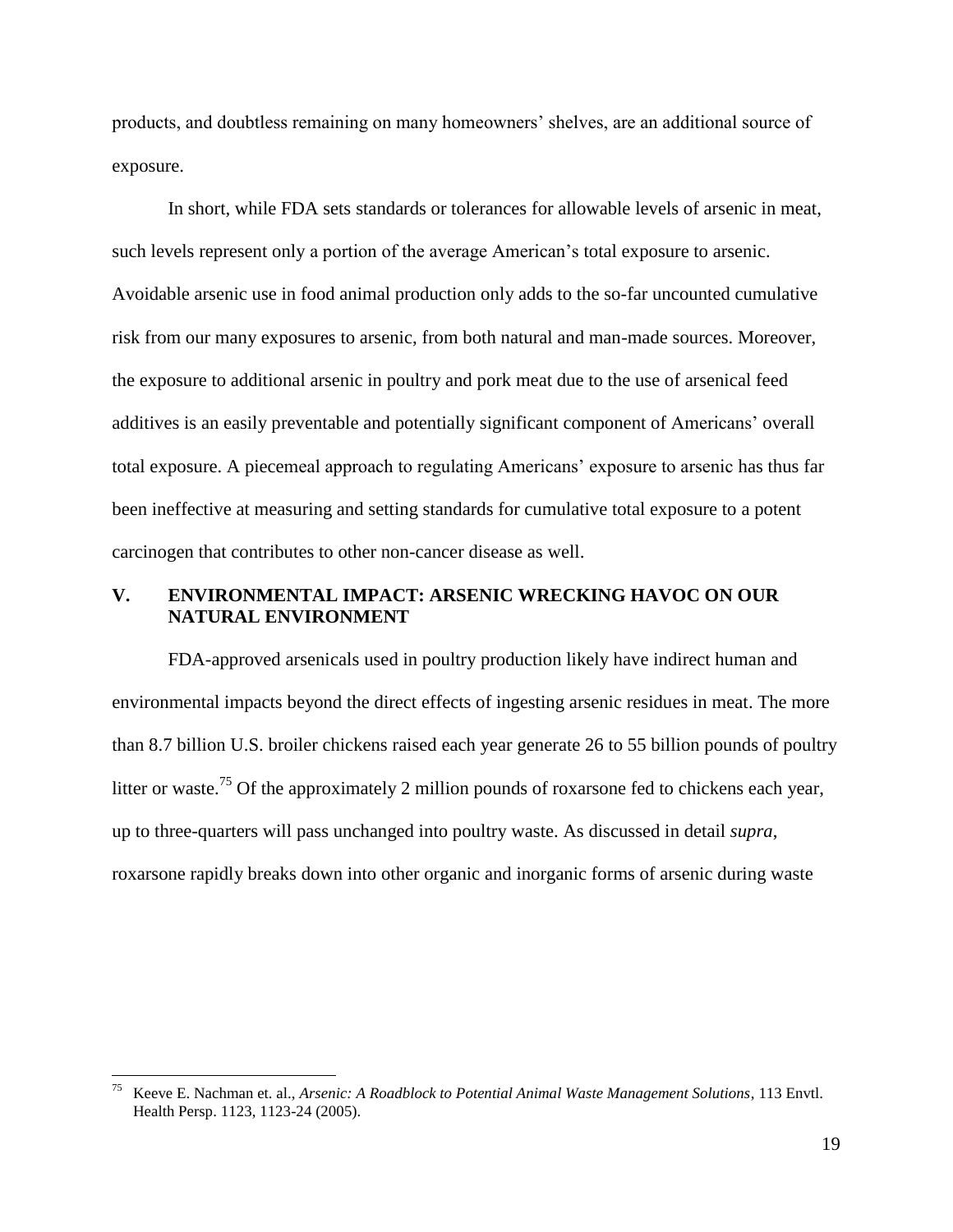storage and composting, after land application,<sup>76</sup> and in the water leaching from litter-applied fields.<sup>77</sup>

Poultry litter disposal occurs in several different ways. Around 90 percent is applied to nearby fields and cropland as "fertilizer",<sup>78</sup> which, according to various estimates, may disperse a half million to 2.6 million pounds of roxarsone and its degradation products into the environment annually.<sup>79</sup> Poultry litter containing arsenic is also fed to beef cattle. In January 2004, the FDA proposed banning the practice; however, the agency reversed course in October 2005 and decided to continue allowing it after all. $80$  A relatively new practice has developed of converting poultry litter into fertilizer pellets to be sold for commercial use on crops, for home landscaping, gardening and on golf courses. This practice opens up entirely new avenues of arsenic exposure. Arsenic levels in these pellets are reportedly similar to those found in unprocessed poultry waste.<sup>81</sup>

The rising volume of poultry waste, as well as its geographic concentration, means that larger broiler chicken and other poultry production facilities now generate far more waste than can easily be disposed of through land application. In late 2002, Minnesota permitted the first

http://www.fda.gov/NewsEvents/Newsroom/PressAnnouncements/2004/ucm108230.htm.

 $\overline{a}$ <sup>76</sup> J.R. Garbarino et al., supra n. 17; Kris Christen, *Chickens, Manure and Arsenic*, 35 Envtl. Sci. & Tech. 184A, 184A-85A (2001); B.P. Jackson et al., *Trace Element Speciation in Poultry Litter*, 32 J. Envtl. Quality 535, 535- 40 (2003).

<sup>77</sup> Yuji Arai et al., *Arsenic Speciation and Reactivity in Poultry Litter,* 37 Envtl. Sci. & Tech. 4083, 4083-90 (2003); L. Elizabeth Williams et. al., *Adsorption and Transport of Arsenic (V) in Experimental Subsurface Systems*, 32 J. Envtl. Quality 841, 841-50 (2003); D.W. Rutherford et al., supra n. 17.

<sup>78</sup> Miguel L. Cabrera & J. Thomas Sims, *Beneficial Use of Poultry By-Products: Challenges and Opportunities, in Land Application of Agricultural, Industrial, and Municipal By-Products* (James F. Power & Warren A. Dick eds., Soil Science Society of America 2000) (2000); D.W. Rutherford et al., supra n. 17; R.L. Wershaw et al., *Roxarsone in Natural Water Systems*, *available at http://water.usgs.gov/owq/AFO/proceedings/afo/pdf/Wershaw.pdf.*

<sup>79</sup> Miguel L. Cabrera & J. Thomas Sims, *Beneficial Use of Poultry By-Products: Challenges and Opportunities, in Land Application of Agricultural, Industrial, and Municipal By-Products* (James F. Power & Warren A. Dick eds., Soil Science Society of America 2000) (2000); D.W. Rutherford et al., *Environmental Fate of Roxarsone in Poultry Litter*. *Part II. Mobility of Arsenic in Soils Amended with Poultry Litter*, 37 Envtl. Sci. & Tech. 1515, 1515-20 (2003); R.L. Wershaw et al., supra n. 78.

<sup>&</sup>lt;sup>80</sup> Press Release, U.S. Food & Drug Admin., Expanded "Mad Cow" Safeguards Announced to Strengthen Existing Firewalls against BSE Transmission (Jan. 26, 2004), *available at*

 $81$  Supra n. 75.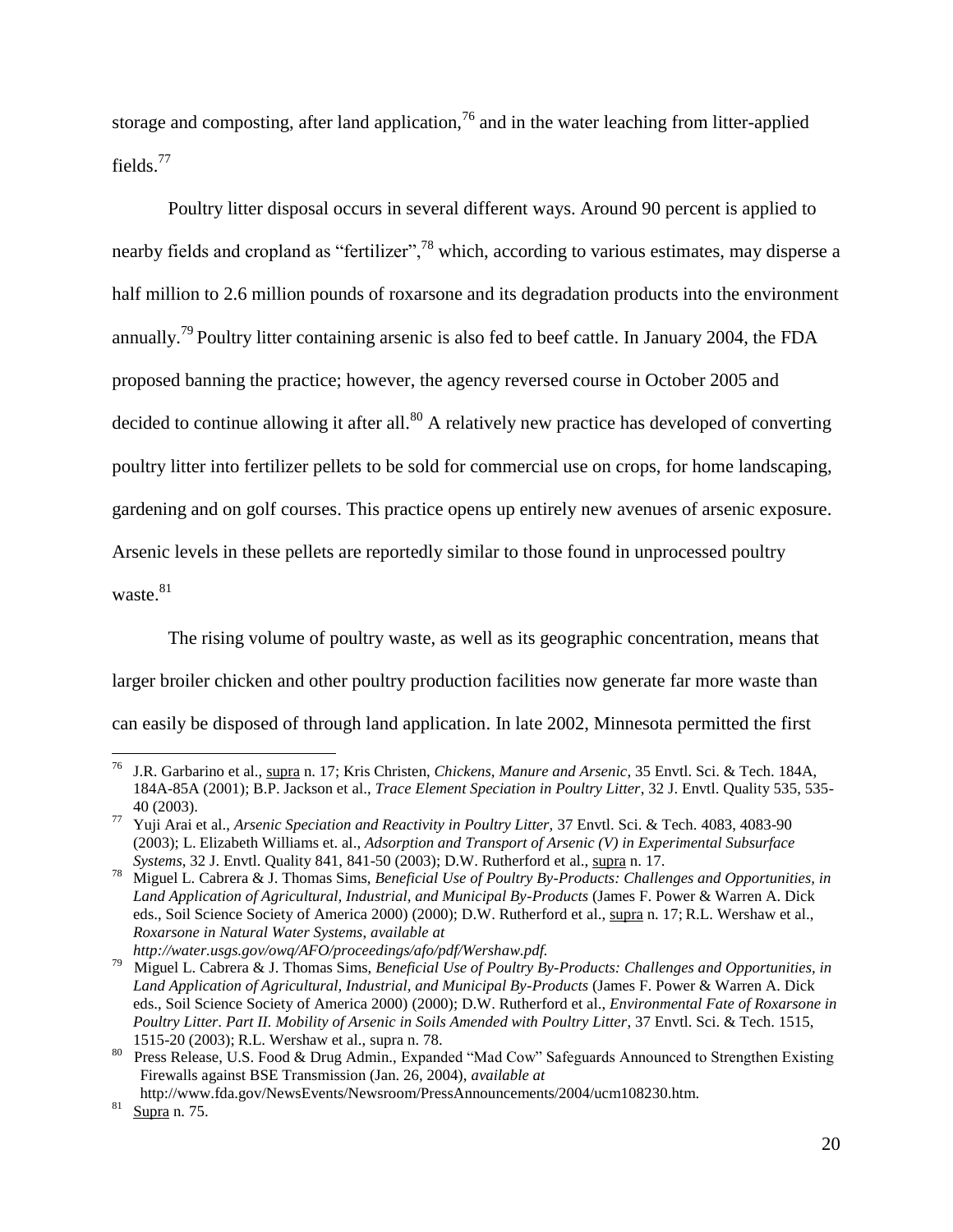U.S. incinerator for the purpose of burning poultry litter for electricity generation.<sup>82</sup> This questionable practice will contribute to air pollution from toxics and heavy metals such as arsenic contained in the waste. Neither pelletization nor incineration can destroy or detoxify arsenic; both would further disperse it into the human environment.<sup>83</sup>

Because arsenic is an element, it neither degrades nor disappears. Therefore, the disposal of arsenic compounds only redistributes arsenic in a different form that can lead to soil and water contamination. It is estimated that 70-90 percent of arsenic in poultry litter becomes water soluble, meaning it can readily migrate through soils and into underlying groundwater.<sup>84</sup> Routine arsenical use in animal feed likely adds to the already significant public health burden from arsenic-contaminated drinking water supplies.<sup>85</sup>

 $82$  Minn. Pollution Control Agency, Air Emission Permit 15100038-001, Issued to Fibrominn LLC (Oct. 23, 2002), *available at* http://www.pca.state.mn.us/air/permits/issued/15100038-001-aqpermit.pdf

<sup>83</sup> Supra n. 75.

 $\frac{84}{B}$  B.P. Jackson et al., supra n. 76; J.R. Garbarino et al., supra n. 17.

Supra n. 75; Yuji Arai et al., supra n. 77.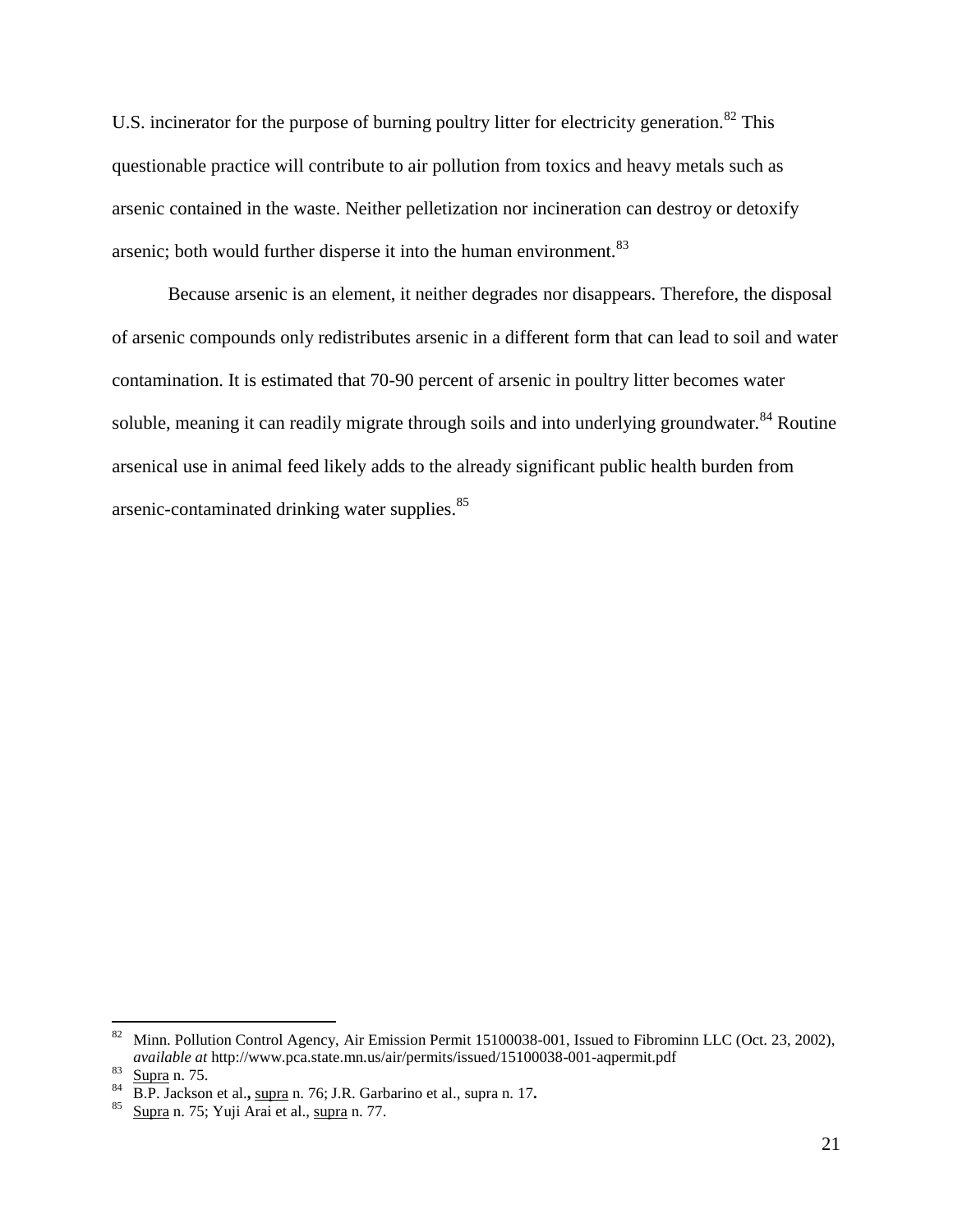### **STATEMENT OF LEGAL GROUNDS**

## **I. THE NEW ANIMAL DRUGS ROXARSONE, ARSANILIC ACID, NITARSONE AND CARBARSONE ARE NOT SAFE FOR CONSUMPTION AND MUST BE WITHDRAWN FROM THE MARKET.**

Arsenic-containing compounds fed to poultry and other farm animals create an unnecessary burden on human health. These compounds form residues in the edible portions of animals grown for food and also collect in the animal manure and litter, which is then recycled into the food system or left to burden the environment as the compounds leach from the manure into surface water and groundwater. These arsenic-containing compounds are classified as New Animal Drugs by the FDA. FDA must withdraw new animal drugs that are no longer considered safe. New science about organic arsenicals indicates that these arsenic-containing compounds approved long ago have not been shown to be safe for use in food animal production. The U.S. population is already burdened with many sources of arsenic. The additional burden presented by arsenic-containing compounds in food animals is a risk not outweighed by the purported benefits of their use. For these and other reasons, FDA must immediately initiate proceedings to reevaluate the safety of these arsenic-containing compounds and upon conclusion of these proceedings, withdraw the approvals of all arsenic-containing compounds.

## **A. Although Not New or Novel, Roxarsone and Other Arsenicals Are New Animal Drugs Approved by FDA for Use in Animal Feed.**

A "new animal drug" is defined as "*any* drug intended for use for animals other than man, including any drug intended for use in animal feed..."<sup>86</sup> Roxarsone and other arsenic-

<sup>86</sup> 21 C.F.R. § 510.3(g) (2009), emphasis added.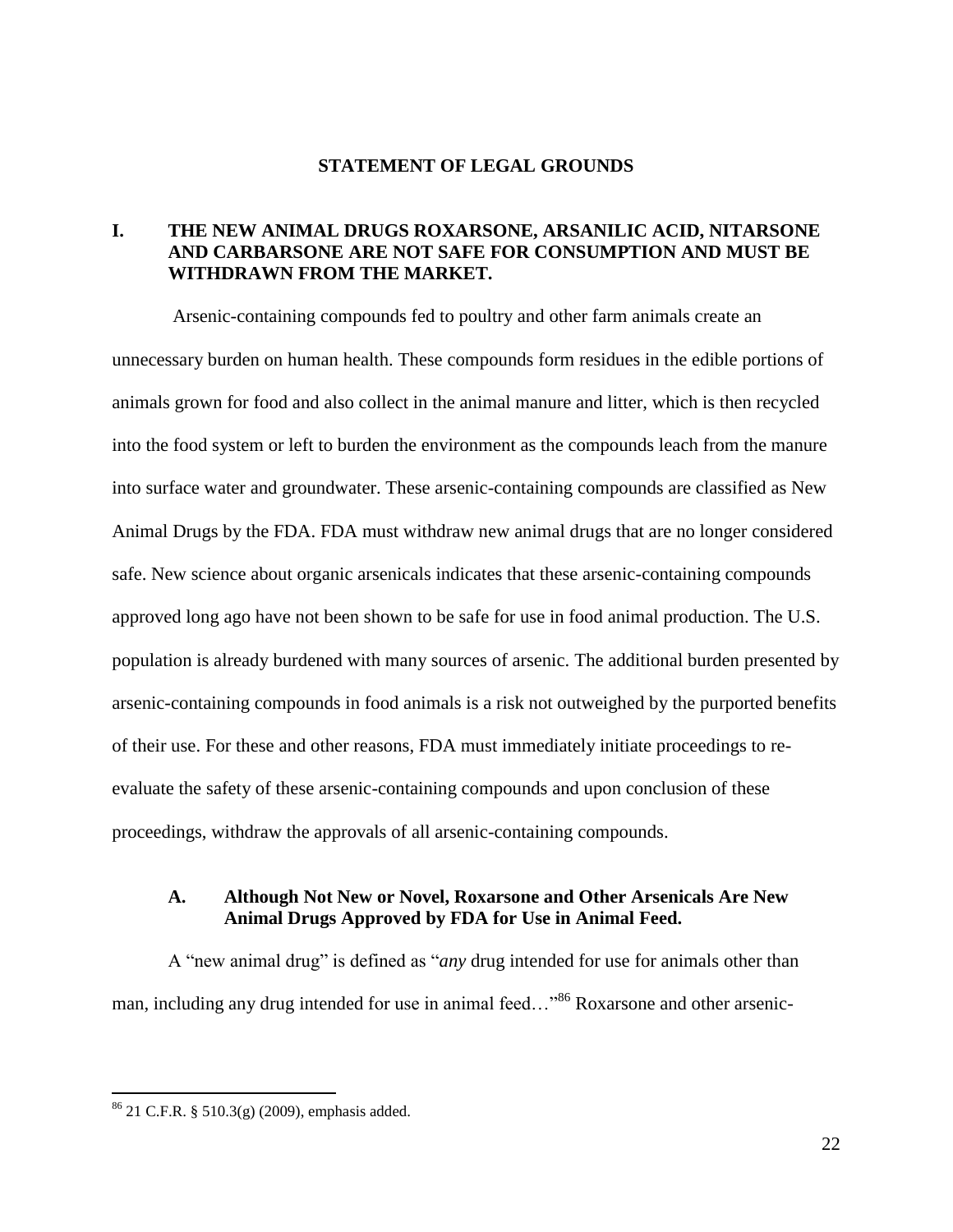containing compounds are animal drugs administered to food animals in animal feed.<sup>87</sup> FDA approved these arsenic-containing compounds as a "*new animal drug[s]*" for use in growing chickens, turkey and swine for the following purposes:

- Weight gain
- Improved feed efficiency
- Improved pigmentation
- "Control of Infectious Synovitis caused by Mycoplasma synoviae susceptible to chlortetracycline."
- "Control of chronic respiratory disease (CRD) and air sac infection caused by *M. gallisepticum* and *Escherichia coli* susceptible to chlortetracycline."
- "Reduction of mortality *due to E. coli i*nfect*ions susceptible* to chlortetracycline."
- "As an aid for the prevention of blackhead."<sup>88</sup>

Although the term "*new* animal drug" implies that the drug must be novel to the market, such an assumption is actually misleading. Roxarsone, for instance, was first approved by the FDA in the mid-1940s. Since the 1940s, FDA has approved 105 arsenic-containing compounds for chicken alone. New evidence indicates these new animal drugs are not safe and should be withdrawn from the market.

## **B. FDA Must Withdraw the Approval of Roxarsone and Other Arsenic-Containing Feed Additive Compounds Because These New Animal Drugs Are Unsafe.**

The FDA must withdraw the approval of a previously approved NADA when that drug is found to be unsafe.<sup>89</sup> Under FFDCA §360(b), the Secretary shall, after due notice and

 $\overline{a}$ <sup>87</sup> 21 C.F.R. §§ 558.62; 558.120; 558.369; 558.530.

 $88 \underline{\text{Id}}$ .

 $89$  See 21 U.S.C. § 360b(e)(1).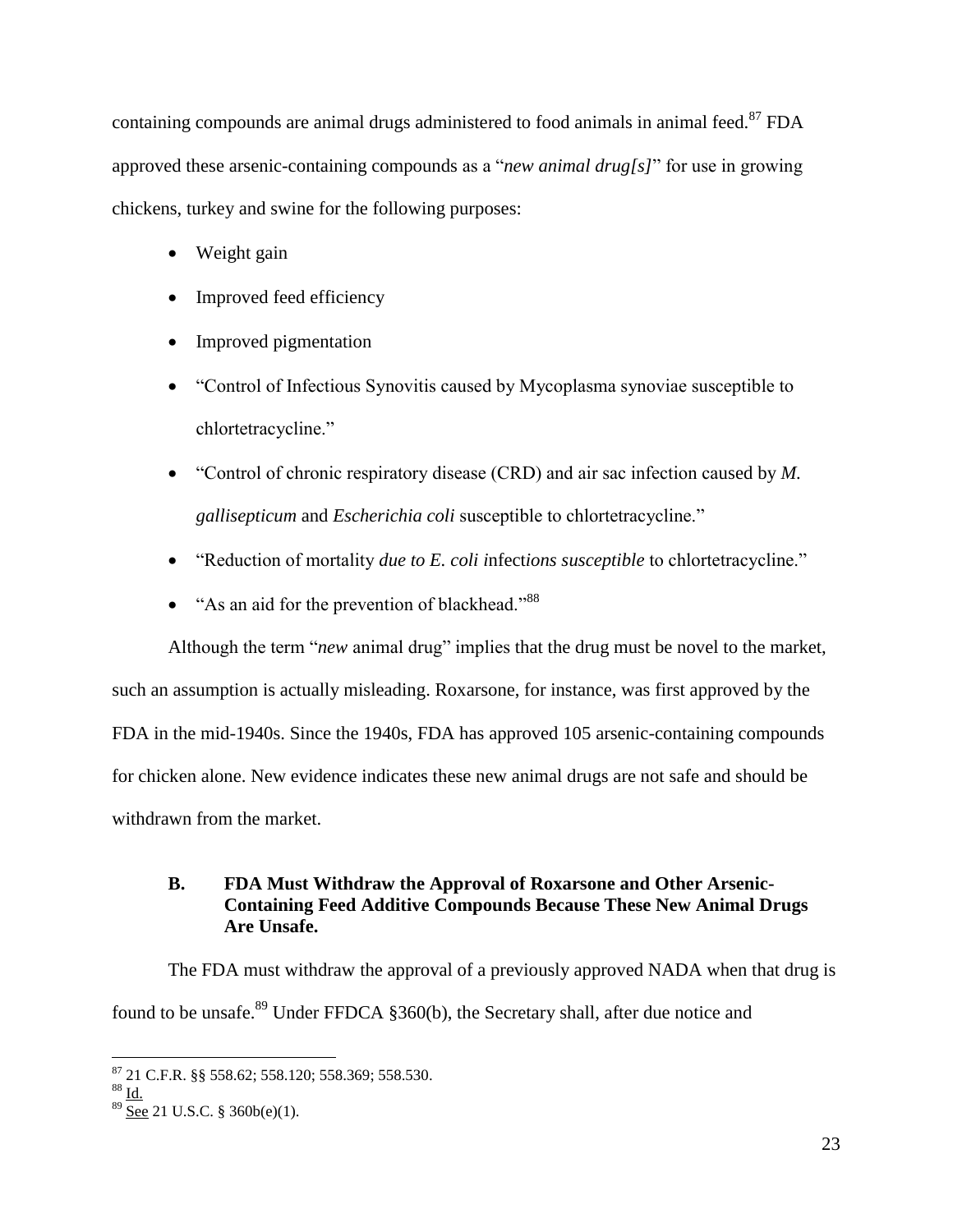opportunity for hearing to the applicant, issue an order withdrawing approval of a new animal

drug if the Secretary finds:

- A) "[E]xperience or scientific data show that such drug is unsafe for use under the conditions of use upon the basis of which the application was approved or the condition of use authorized under subsection  $(a)(4)(\overline{A})$ ;<sup>190</sup>
- B) New evidence, tests, or methods developed since approval of the application show that the drug is not safe for use "under the conditions of use upon the basis of which the application was approved...; or"<sup>91</sup>
- C) New information, combined with the evidence available at the time the application was approved show a "lack of substantial evidence that such drug will have the effect it purports or is represented to have under the conditions of use prescribed, recommended, or suggested in the labeling thereof."<sup>92</sup>

The above statutory language as well as Court decisions interpreting and applying it

illustrate that this is mandatory duty. In Rhone-Poulenc, Inc. v. FDA, for example, the court held

that the Commissioner must withdraw her approval when new evidence shows an animal drug to be unsafe $^{93}$ 

When determining whether a new animal drug (or category of new animal drugs, as is the case here) must be withdrawn, two issues are considered: whether there is a reasonable basis from which serious questions about the safety of the new animal drug may be inferred; and, whether the use of the new animal drug under the approved conditions is shown to be safe.  $94$ Once withdrawal procedures are initiated, the Center for Veterinary Medicine has the "initial burden of producing new evidence that raises serious questions about the ultimate safety" of the

<sup>90</sup>  $^{90}$  21 U.S.C. § 360b(e)(1)(A) (2009).

 $\frac{91}{92}$  Id. at (e)(1)(B).

 $rac{92}{93}$  Id. at (e)(1)(C).

<sup>93</sup> Rhone-Poulenc, Inc. v. FDA, 636 F.2d 750, 752-53 (D.C. Cir. 1980) (upholding FDA"s order withdrawing the new animal drug approval for the use of diethylstilbestrol (DES)).

<sup>&</sup>lt;sup>94</sup> Ctr. for Veterinary Med., Proposal to Withdraw Approval of the New Animal Drug Application for Enrofloxacin for Poultry, Docket No. 00N-1571, at 2 (Mar. 16, 2004) (Initial Decision).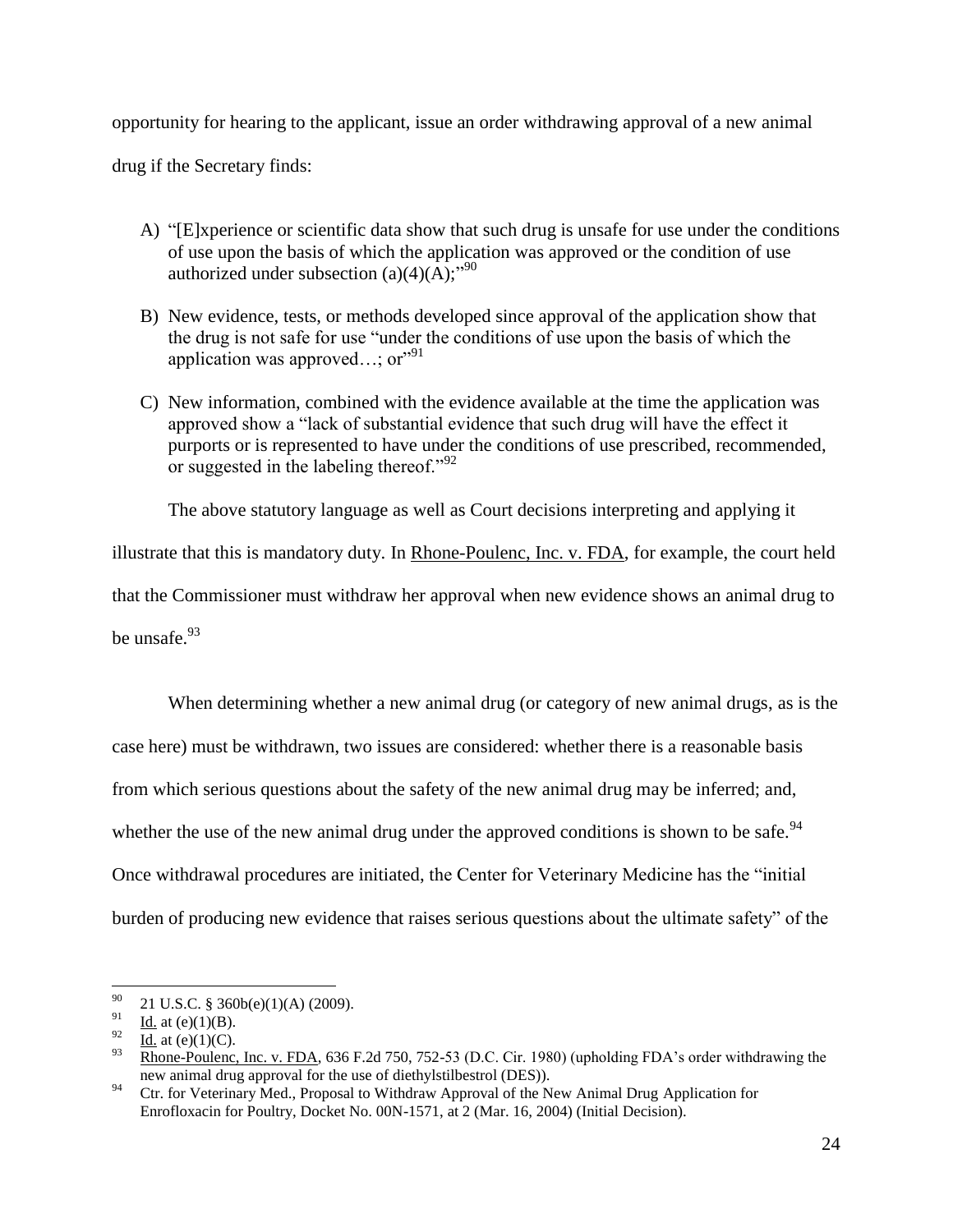new animal drug.<sup>95</sup> When this threshold burden is met, the manufacturer is required to demonstrate the safety and efficacy of the drug. $96$ 

## **1. Serious questions exist about the safety of roxarsone and other arsenic-containing compounds.**

""Serious questions" [about the safety of a new animal drug] can be raised where the evidence is not conclusive, but merely suggestive of an adverse effect."<sup>97</sup> The scope of 'new evidence' is not limited to data developed after a NADA is approved but includes the reevaluation or novel application of pre-existing data.<sup>98</sup>

Since the original approval of roxarsone in the mid-1940s, there is ample new evidence to demonstrate that arsenic-containing compounds are no longer "safe for use." IATP"s test results strongly indicate that the arsenic contained in roxarsone and other arsenic-containing compounds is detectable in chicken sold on the market.<sup>99</sup> At the time that roxarsone was first approved the organic form of arsenic contained in these compounds was believed to be less harmful than the inorganic form, which is a known hazard to human health. Evidence now shows that microbes including those residing in the human gut can release inorganic arsenic from roxarsone and other arsenic-containing compounds and therefore the latter must be considered to represent a human health hazard as does the former. 100

In the decades following roxarsone's initial approval, new evidence has emerged of the extent to which arsenic exposure poses a risk to American health. Today it is widely accepted that exposure to inorganic arsenic leads to cancer, hyperpigmented skin, skin nodules, and vessel

<sup>95</sup> <sup>95</sup> Id. at 5; See also Rhone-Poulenc, Inc., 636 F.2d at 752 (D.C. Cir. 1980)**.**

 $rac{96}{97}$   $\frac{Id.}{11}$ 

 $rac{97}{98}$  Id.

 $\frac{98}{99}$   $\frac{Id.}{D.}$ 

David Wallinga, supra n. 11, at 7-8.

<sup>100</sup> John F. Stolz et al., supra n. 57.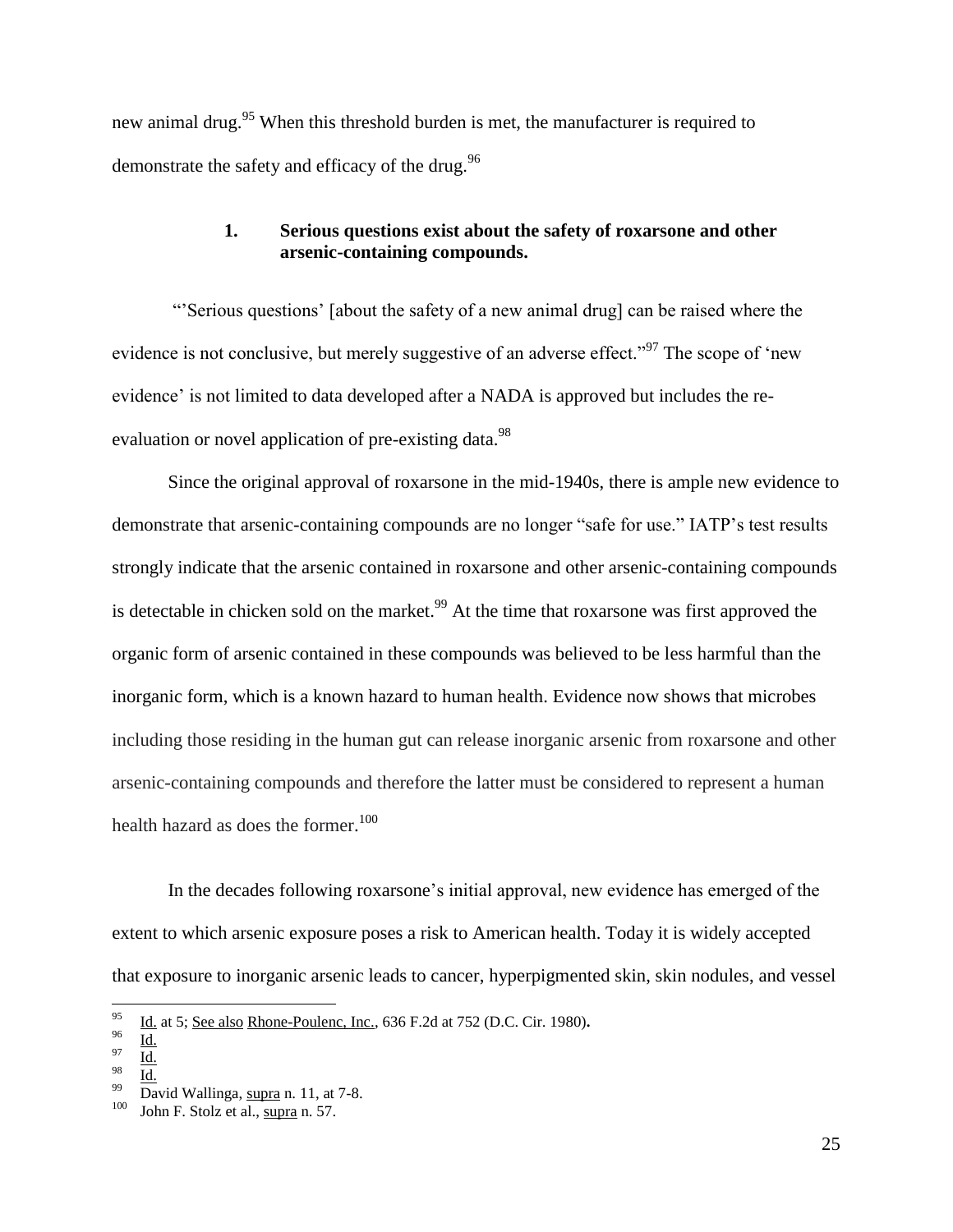disease.<sup>101</sup> In one newly released study, it appears that the ability to develop an immunity to the H1N1 virus is hindered by exposure to arsenic.<sup>102</sup> Arsenic use in animal feeds may spur the development of antibiotic resistant strains of bacteria posing risks to animal and human health.

Further, in September, 2009, EPA announced that 19 companies voluntarily withdrew (and EPA is subsequently canceling) pesticide registrations for organic arsenical pesticides, further evidencing the potential dangers of organic arsenic.<sup>103</sup> Due to "agency concerns about drinking water contamination and ecological risk," EPA determined cancellation was necessary.<sup>104</sup> In support of this decision, EPA asserts that inorganic arsenic converts to organic arsenic in the soil and therefore presents concerns regarding groundwater contamination and drinking water exposure.<sup>105</sup> This and other new evidence discussed *supra* and in the accompanying footnotes and sources included in the administrative record of this petition raise serious questions about the safety of arsenic-containing compounds in animal feed additives.

### **2. The cumulative effect of human consumption of the arseniccontaining compounds present in food animals along with the various additional sources of arsenic in the environment must be considered.**

In evaluating the safety of a new animal drug, the FDA shall consider, among other relevant factors: (A) the probable consumption of such drug and of any substance formed in or on food because of the use of such drug, and (B) the cumulative effect on man or animal of such drug, taking into account any chemically or pharmacologically related substance.<sup>106</sup> IATP test results indicate that Americans consume arsenical feed additives when they eat chicken. The

 101 Subcomm. on Arsenic in Drinking Water et al., supra n. 13; Subcomm. to Update the 1999 Arsenic in Drinking Water Report et al., supra n. 13.

<sup>102</sup>  $\frac{102}{103}$  Supra n. 25.

 $\frac{103}{104}$  Supra n. 18.

<sup>&</sup>lt;sup>104</sup> Letter from Richard Keigwin, supra n. 66.<br> $\frac{105}{14}$ 

 $\frac{105}{106}$   $\frac{Id.}{21}$ 

<sup>21</sup> U.S.C. § 360b(d)(2) (2009).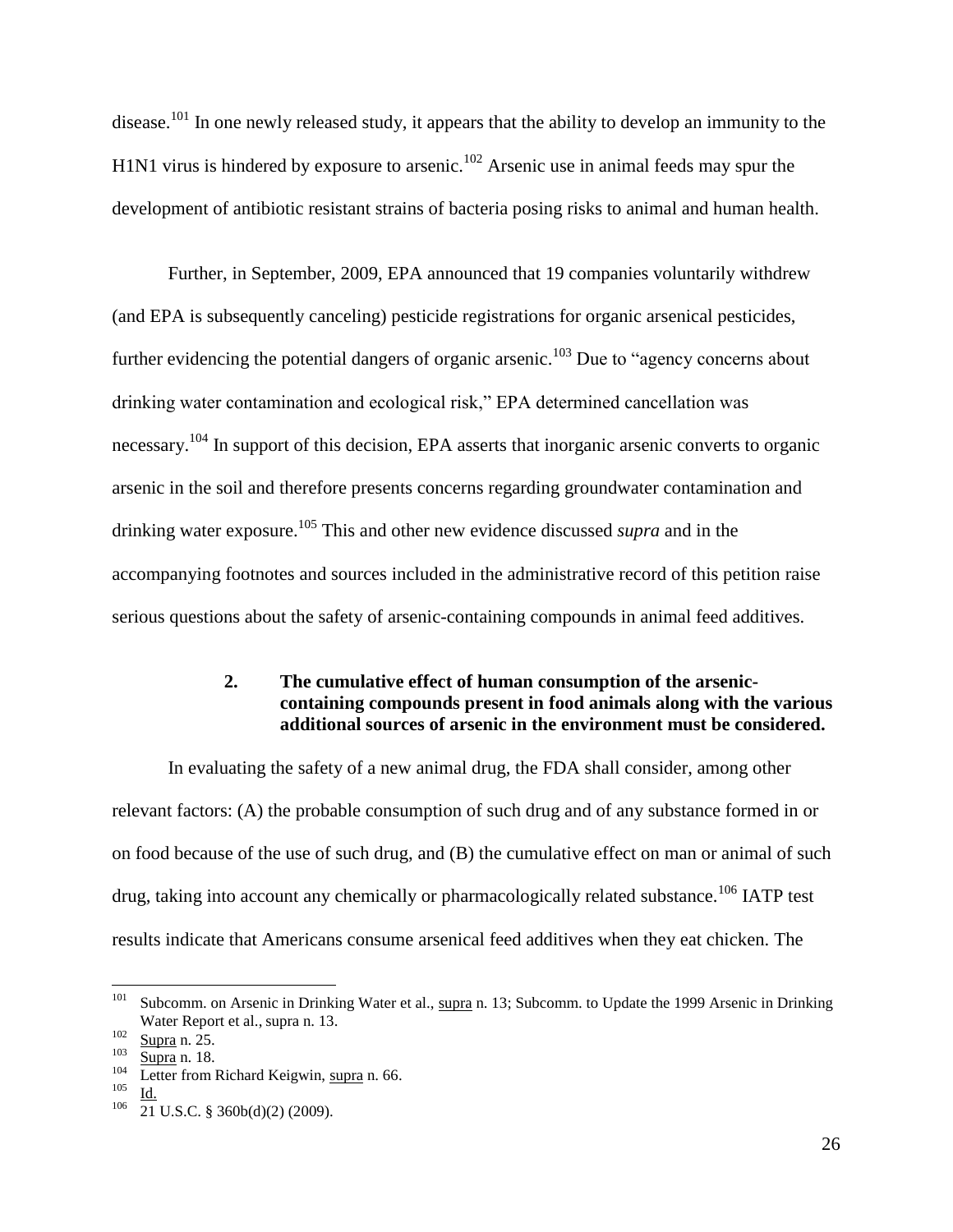same is likely true for turkey and swine. Arsenic is also present in rice, seaweed, other food products, drinking water, treated wood and elsewhere in the environment.

Arsenic-containing compounds intentionally added to animal feed add to the already significant cumulative effects of arsenic on the U.S. population. Despite increased proof of the risks posed by exposure to arsenic, the average Americans cumulative exposure to arsenic has greatly increased in the years since roxarsone"s approval. EPA has taken steps to reduce the public's exposure to arsenic in drinking water,  $107$  and yet there is now abundant evidence that the average American is still exposed to dramatically higher levels of arsenic from multiple sources, than was true when roxarsone was first approved. This cumulative exposure to arsenic is neither measured nor regulated as a whole. Consequently, ingestion of arsenic that is directly linked to the use of arsenic-containing compounds in animal feed has thus far been permitted to continue, despite new evidence of the extreme health risks associated with exposure to both inorganic *and* organic arsenic. As discussed at length *supra*, this cumulative exposure creates serious health concerns. Due to these serious concerns, FDA must immediately take steps to withdraw all arsenic-containing compounds from use in food animal feed.

### **3. The purported benefits of roxarsone and other arsenic-containing compounds do not outweigh the risk of harm.**

In considering whether an animal drug is safe within the meaning of FFDCA  $512(e)(1)(b)$ the "typical issue for the FDA is not the absolute safety of a drug…the issue for the FDA is whether to allow sale of the drug, usually under specific restrictions. Resolution of this issue inevitably means calculating whether the benefits that the drug produces outweigh the costs of its

 $107$  74 Fed. Reg. 50,187; letter from Richard Keigwin, supra n. 66.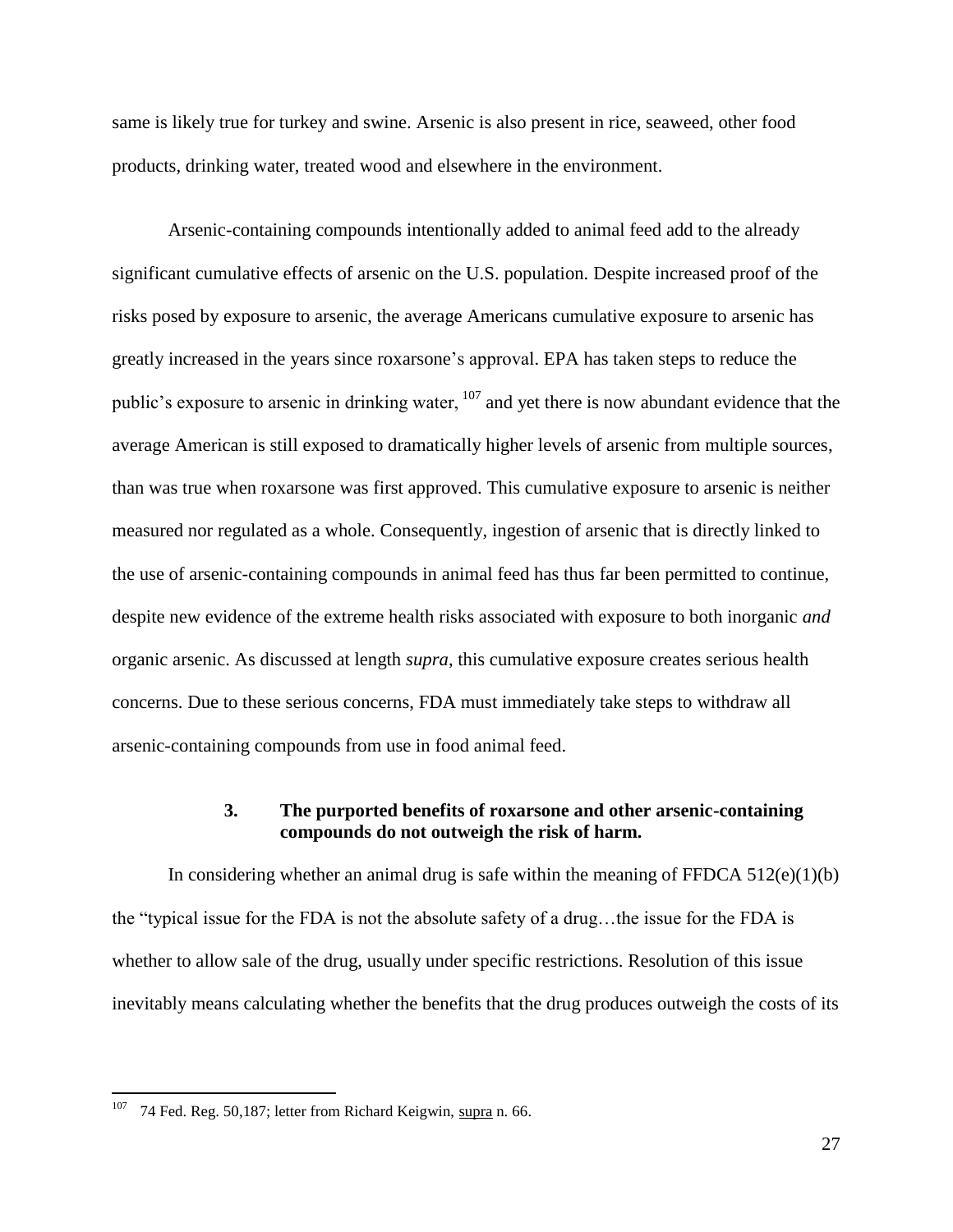restricted use."<sup>108</sup> In other words, a product's "therapeutic benefits must outweigh its risk of harm<sup>",109</sup>

Here, the therapeutic gain does not outweigh the risk of harm. Roxarsone and other arsenic-containing compounds provide questionable benefit and in any case are not necessary for large-scale food animal production. For instance, chicken from the world"s largest chicken producer, Tyson, contains little or no arsenic residue.<sup>110</sup> And, while there is abundant large-scale food animal production in the European Union, it never approved arsenic for use in animal feeds, further indicating that U.S. arsenical use is excessive and avoidable.<sup>111</sup>

Juxtaposed against arsenic"s well-known cancer-causing properties, new evidence of inorganic arsenic's non-cancer effects on human health, the conversion of organic to inorganic arsenic and the cumulative exposure to arsenic in poultry, other foods, water and the environment, the questionable benefit of arsenic-containing compounds in food animal production presents unsupportable and unnecessary risks to human health.

## **C. Failure of FDA to Investigate New Evidence Indicating that Roxarsone and Other Arsenic-containing Compounds are Unsafe is Arbitrary and Capricious.**

In making a factual inquiry concerning whether an agency decision was "arbitrary and capricious," a reviewing court must consider whether the decision was based on a reasoned

 $\overline{a}$ <sup>108</sup> Hess & Clark, Div. of Rhodia, Inc. v. FDA, 495 F.2d 975, 993-94 (D.C.Cir. 1974).

FDA v. Brown & Williamson Tobacco Corp., 529 U.S. 120, 140 (2000) citing United States v. Rutherford, 442 U.S. 544, 555 (1979) (noting that "[t]he Commissioner generally considers a drug safe when the expected therapeutic gain justifies the risk entailed by its use.")

 $\frac{110}{111}$  David Wallinga,  $\frac{\text{supra}}{2377/00}$  1000 C

<sup>111</sup> Council Regulation 2377/90, 1990 O.J. (L 224) (EC) (repealed 2009 by Council Regulation 470/2009, 2009 O.J. (L 152) (EC))(Under Council Regulation 470/2009, Council Regulation 2377/90 remains in effect until new regulation classifying maximum residue limits of pharmacologically active substances come into force); European Medicines Agency, Summary Opinion of the Committee for Veterinary Medicinal Production the Establishment of Maximum Residue Limits: Roxarsone of 14 January 2004, *available at*  http://www.emea.europa.eu/pdfs/vet/mrls/mrlopinions/008304en.pdf; David Wallinga, supra n. 11, at 7-8.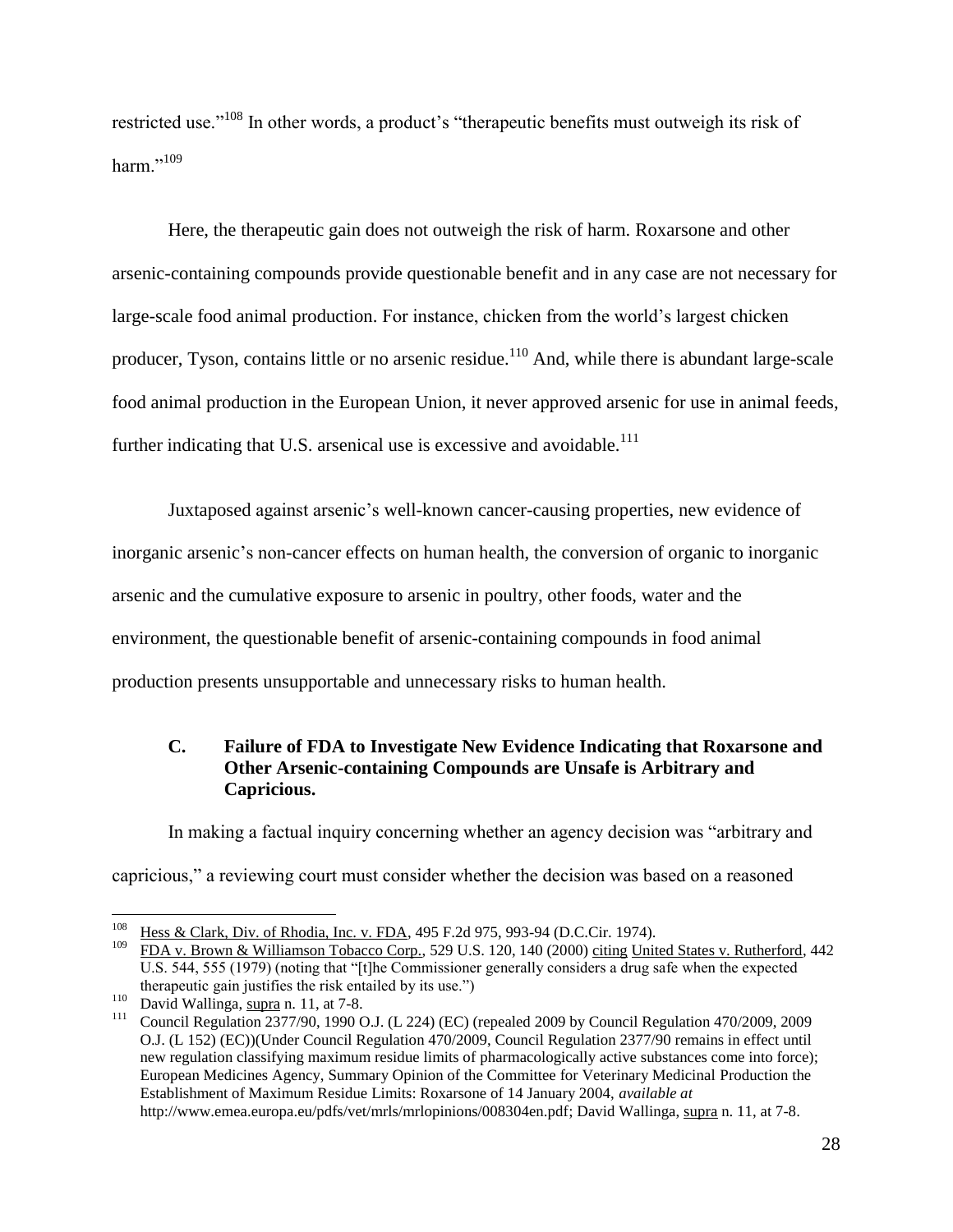evaluation of the relevant factors and whether there has been a clear error of judgment.<sup>112</sup> An agency must cogently explain why it has made a particular decision and enable a court to conclude that it was the product of reasoned decision making. $113$ 

New evidence about arsenic-containing compounds in poultry feed is now before FDA. IATP"s recent tests show that roxarsone and other arsenic-containing compounds in poultry feed lead to arsenic residue in chicken. Because new evidence indicates that the organic arsenic found in these compounds could be as harmful to human health as the inorganic form, roxarsone and other arsenic-containing compounds should be deemed "unsafe for use." Since they are unsafe for the use under which they were originally approved, FDA must initiate procedures to withdraw permission of arsenic-containing compounds in food animal feed. Failing to investigate this new scientific evidence and the cumulative impacts of arsenic in the environment concerning the possible human health risks of arsenic-based feed additives is contrary to the overarching intent of the FFDCA and would be a clear abdication of FDA's legal duty. Failing to initiate an evidentiary hearing on the safety of roxarsone and other arsenic-containing compounds can only be concluded as unreasoned decision making by the agency and an arbitrary and capricious agency action.

#### **CONCLUSION**

Americans are already exposed to health significant levels of arsenic from multiple sources. Eliminating the arsenic voluntarily added to animal feeds as an additional source of arsenic exposure is not only feasible, but a necessary preventative step to ensure the health of all Americans already exposed to arsenic in drinking water and other involuntary sources. For the

<sup>112</sup> <sup>112</sup> Marsh v. Oregon Natural Resources Council, 490 U.S. 360, 378 (1989).<br>
See Motor Vehicle Mfrs. Assn. v. State Farm Mut. Auto Ins. Co., 463 U.

See Motor Vehicle Mfrs. Assn. v. State Farm Mut. Auto Ins. Co., 463 U.S. 29, 49 (1983).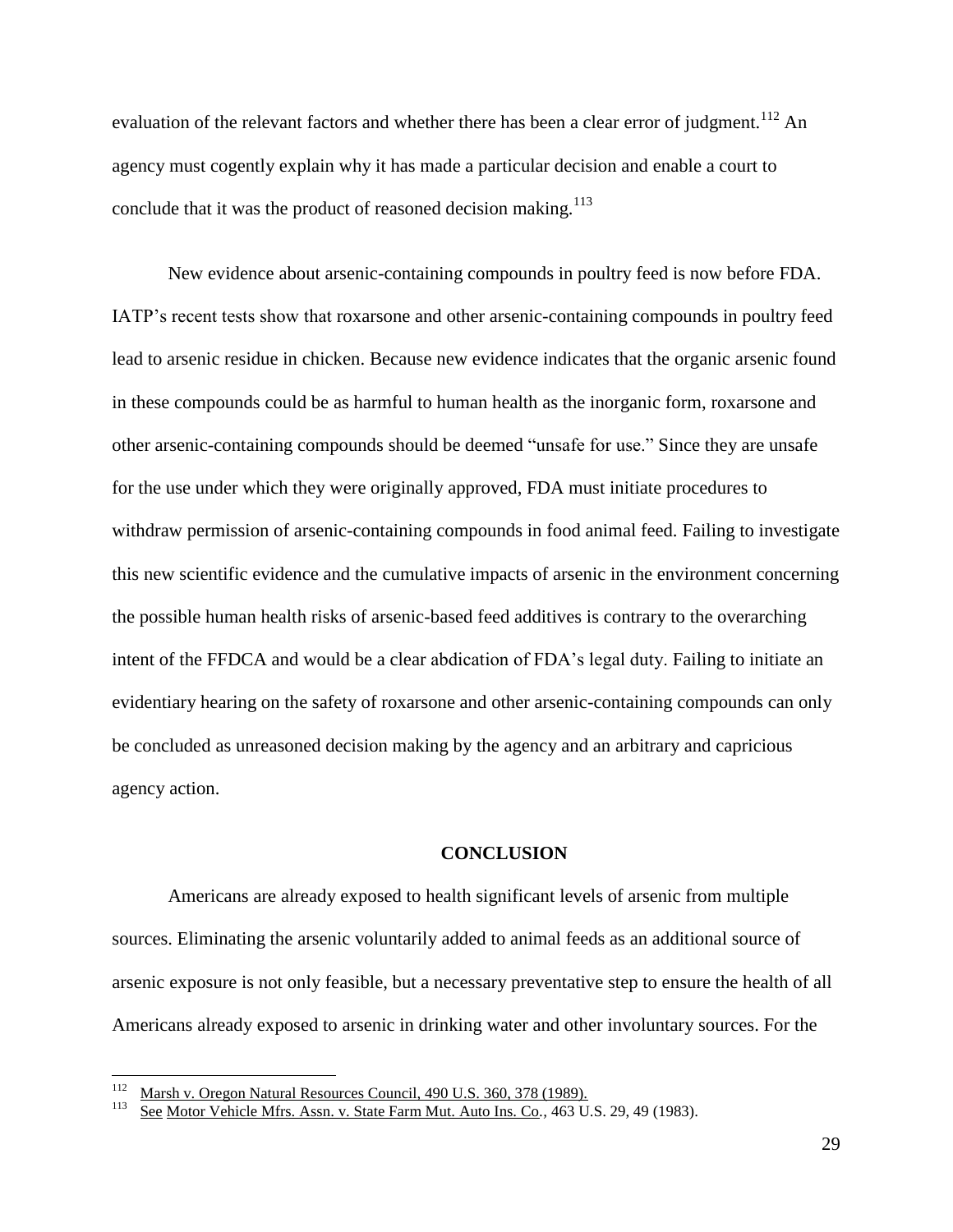aforementioned reasons, petitioners respectfully request FDA withdraw approval for the routine use of roxarsone, arsanilic acid, nitarsone, and carbarsone in food animal feeds.

In accordance with FDA regulation 21 C.F.R Part 10.30(e)(2), FDA must respond to the above petition within 180 days or risk arbitrarily and capriciously violating the regulation.

## **ENVIRONMENTAL IMPACT STATEMENT**

The specific actions requested by Petitioners will not cause the release of any substance into the environment. They are categorically excluded from the requirement of environmental documentation under 21 C.F.R. § 25.33(g).

## **ECONOMIC IMPACT STATEMENT**

The requested information is only required when requested by the Commissioner following the review of the petition, and therefore an economic impact statement is not provided at this time**.**

### **CERTIFICATION**

The undersigned certifies, that, to the best knowledge and belief of the undersigned, this petition includes all information and views on which the petition relies, and that it includes representative data and information known to the petitioner that are unfavorable to the petition.